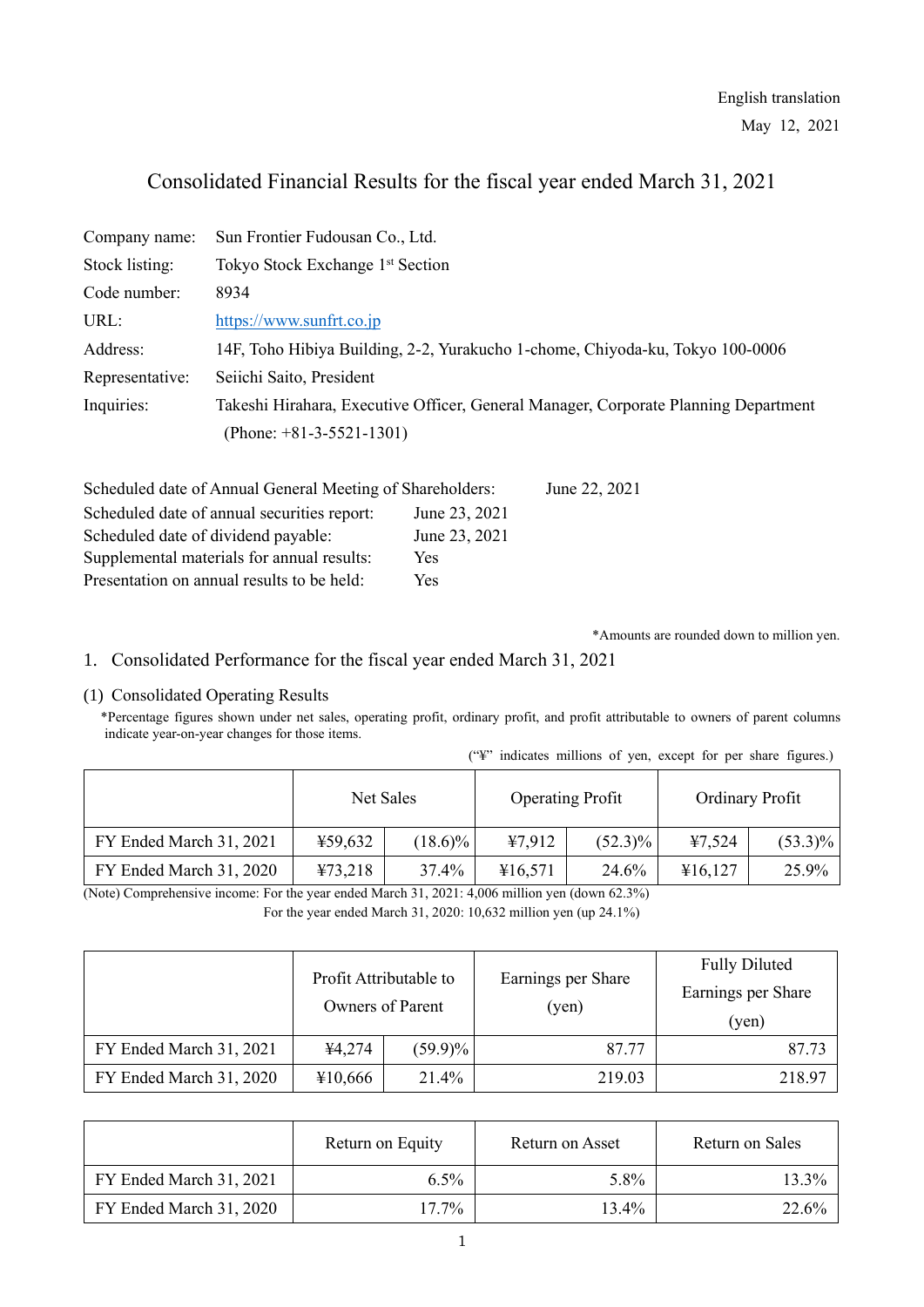#### (Reference) Loss on investments based on equity method: For the year ended March 31, 2021: 55 million yen For the year ended March 31, 2020: 1 million yen

### (2) Consolidated Financial Position

("¥" indicates millions of yen)

|                      | <b>Total Assets</b> | Net Assets | Equity Ratio $(\%)$ | Net Assets Per<br>Share (yen) |
|----------------------|---------------------|------------|---------------------|-------------------------------|
| As of March 31, 2021 | ¥127,485            | ¥69,773    | 52.3%               | 1,368.14                      |
| As of March 31, 2020 | ¥130,293            | ¥64,809    | 49.6%               | 1,326.93                      |

(Reference)Total Equity: As of March 31, 2021: 66,627 million yen

As of March 31, 2020: 64,620 million yen

## (3) Consolidated Cash Flows

("¥" indicates millions of yen)

|                         | Cash Flows from | Cash Flows from | Cash Flows from     | Cash and Cash |
|-------------------------|-----------------|-----------------|---------------------|---------------|
|                         | Operating       | Investing       | Financing           | Equivalents   |
|                         | Activities      | Activities      | Activities          | at Year-End   |
| FY Ended March 31, 2020 | ¥4,733          | ¥451            | $(\text{\#}1, 150)$ | 421,319       |
| FY Ended March 31, 2021 | (¥2,697)        | $(*4,441)$      | 45,535              | ¥17,394       |

## 2. Cash Dividends

|                                     | Cash Dividends per Share (yen) |             |             |          |              |  |
|-------------------------------------|--------------------------------|-------------|-------------|----------|--------------|--|
|                                     | 1st Ouarter                    | 2nd Quarter | 3rd Ouarter | Year-end | Annual Total |  |
| FY Ended March 31, 2020             | -                              | 0.00        |             | 42.00    | 42.00        |  |
| FY Ended March 31, 2021             | -                              | 0.00        | -           | 42.00    | 42.00        |  |
| FY Ending March 31, 2022 (Forecast) | $\overline{\phantom{a}}$       | 0.00        | -           | 42.00    | 42.00        |  |

("¥" indicates millions of yen)

|                                     | <b>Total Dividends</b> | Payout Ratio   | Dividends to Net Assets |
|-------------------------------------|------------------------|----------------|-------------------------|
|                                     |                        | (consolidated) | (consolidated)          |
| FY Ended March 31, 2020             | 42,047                 | 19.2%          | 3.4%                    |
| FY Ended March 31, 2021             | 42,047                 | 47.9%          | 3.1%                    |
| FY Ending March 31, 2022 (Forecast) |                        | 27.6%          |                         |

3. Forecast for Consolidated Financial Results for the Fiscal Year Ending March 31, 2022 (From April 1, 2021 to March 31, 2022)

> \*Percentage figures indicate year-on-year changes for those items. ("¥" indicates millions of yen, except for per share figures.)

|                |         |           |         |                         |         |                 | Profit Attributable |              | Earnings |
|----------------|---------|-----------|---------|-------------------------|---------|-----------------|---------------------|--------------|----------|
|                |         | Net Sales |         | <b>Operating Profit</b> |         | Ordinary Profit |                     | to Owners of |          |
|                |         |           |         |                         |         |                 | Parent              |              |          |
| FY Ending      |         | 27.4%     |         | 51.7%                   | ¥11,500 |                 |                     | 73.1%        | 151.95   |
| March 31, 2022 | ¥76,000 |           | ¥12,000 |                         |         | 52.8%           | 47,400              |              |          |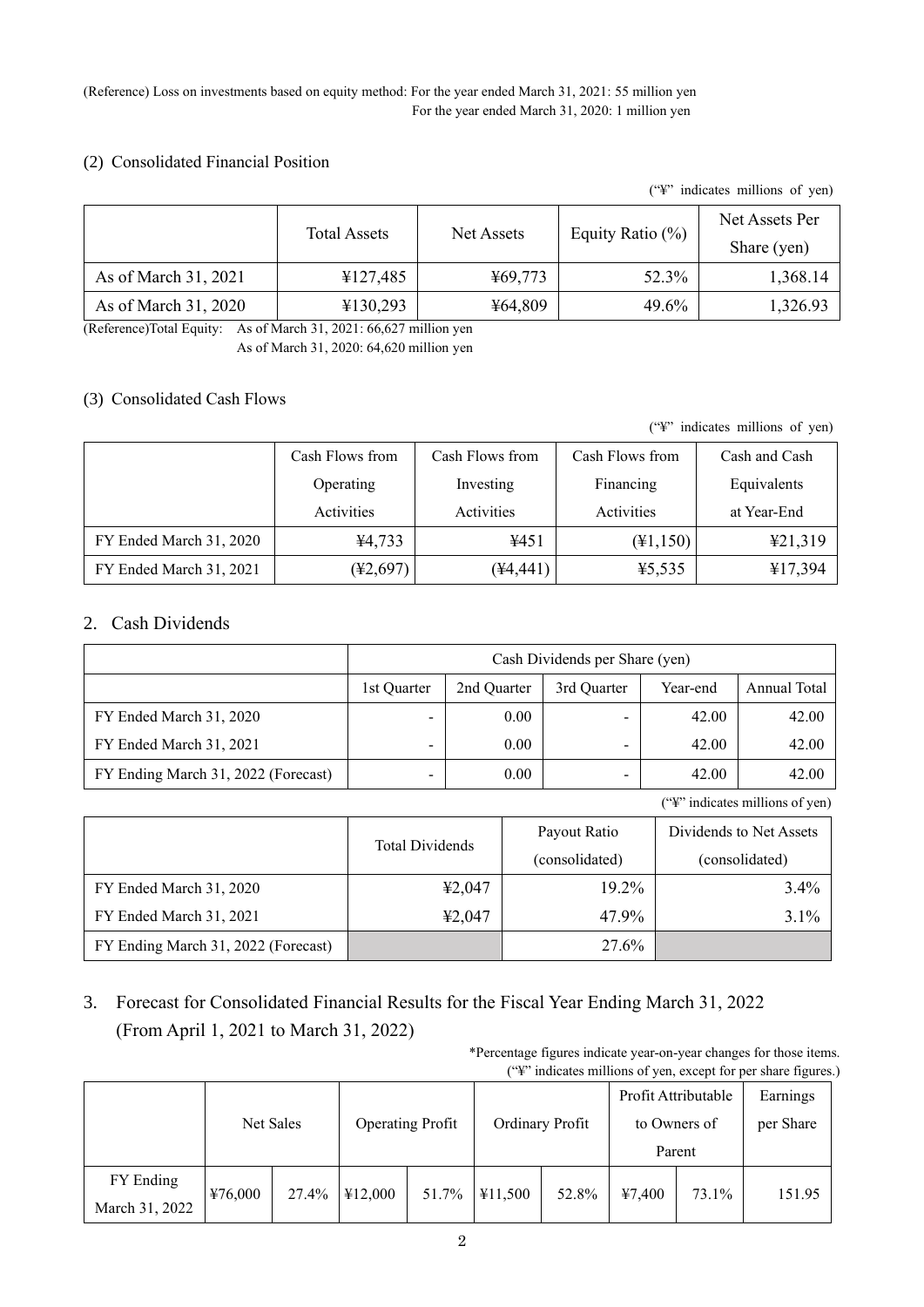- 4. Notes
- (1) Changes in significant subsidiaries during the current fiscal year (changes in specific subsidiaries resulting in changes in the scope of consolidation): None New companies: - Excluded companies: -
- (2) Changes in accounting principles, procedures and presentation methods
	- 1) Changes caused by revision of accounting standards: None
	- 2) Changes of accounting standards other than 1) above: None
	- 3) Changes in accounting estimates: None
	- 4) Restatement of corrections: None
- (3) Number of outstanding shares (common shares)

|                                                                  | 1) Number of outstanding shares at the end of the period (including treasury shares): |
|------------------------------------------------------------------|---------------------------------------------------------------------------------------|
| As of March 31, 2021:                                            | 48,755,500 shares                                                                     |
| As of March 31, 2020:                                            | 48,755,500 shares                                                                     |
| 2) Number of shares of treasury shares at the end of the period: |                                                                                       |
| As of March 31, 2021:                                            | 56,644 shares                                                                         |
| As of March 31, 2020:                                            | 56,644 shares                                                                         |
| 3) Average number of shares for the period:                      |                                                                                       |
| For the fiscal year ended March 31, 2021:                        | 48,698,856 shares                                                                     |
| For the fiscal year ended March 31, 2020:                        | 48,698,856 shares                                                                     |
|                                                                  |                                                                                       |

(Reference) Summary of Non-consolidated Financial Results

1. Non-consolidated Financial Results for the Fiscal Year Ended March 31, 2021 (April 1, 2020 to March 31, 2021)

|  | ("\" indicates millions of yen, except for per share figures.) |  |  |  |
|--|----------------------------------------------------------------|--|--|--|
|  |                                                                |  |  |  |

|                         | Net Sales |            | <b>Operating Profit</b> |            | Ordinary Profit |            |
|-------------------------|-----------|------------|-------------------------|------------|-----------------|------------|
| FY Ended March 31, 2021 | ¥42,002   | $(34.9)\%$ | ¥8,017                  | $(54.9)\%$ | ¥7.994          | $(52.5)\%$ |
| FY Ended March 31, 2020 | ¥64,472   | 32.3%      | ¥17,757                 | 34.7%      | ¥16,822         | 31.0%      |

|                         | Profit Attributable to<br><b>Owners of Parent</b> |            | Earnings per Share<br>(yen) | <b>Fully Diluted</b><br>Earnings per Share<br>(yen) |  |
|-------------------------|---------------------------------------------------|------------|-----------------------------|-----------------------------------------------------|--|
| FY Ended March 31, 2021 | 45,314                                            | $(52.2)\%$ | 109.12                      | 109.07                                              |  |
| FY Ended March 31, 2020 | ¥11,122                                           | 26.3%      | 228.39                      | 228.33                                              |  |

(2) Non-consolidated Financial Position

|                      | <b>Total Assets</b> | Net Assets | Equity Ratio $(\%)$ | Net Assets per<br>Share (yen) |
|----------------------|---------------------|------------|---------------------|-------------------------------|
| As of March 31, 2021 | ¥114,729            | ¥68,204    | 59.4%               | 1,400.21                      |
| As of March 31, 2020 | ¥121,708            | ¥64,934    | 53.3%               | 1,333.15                      |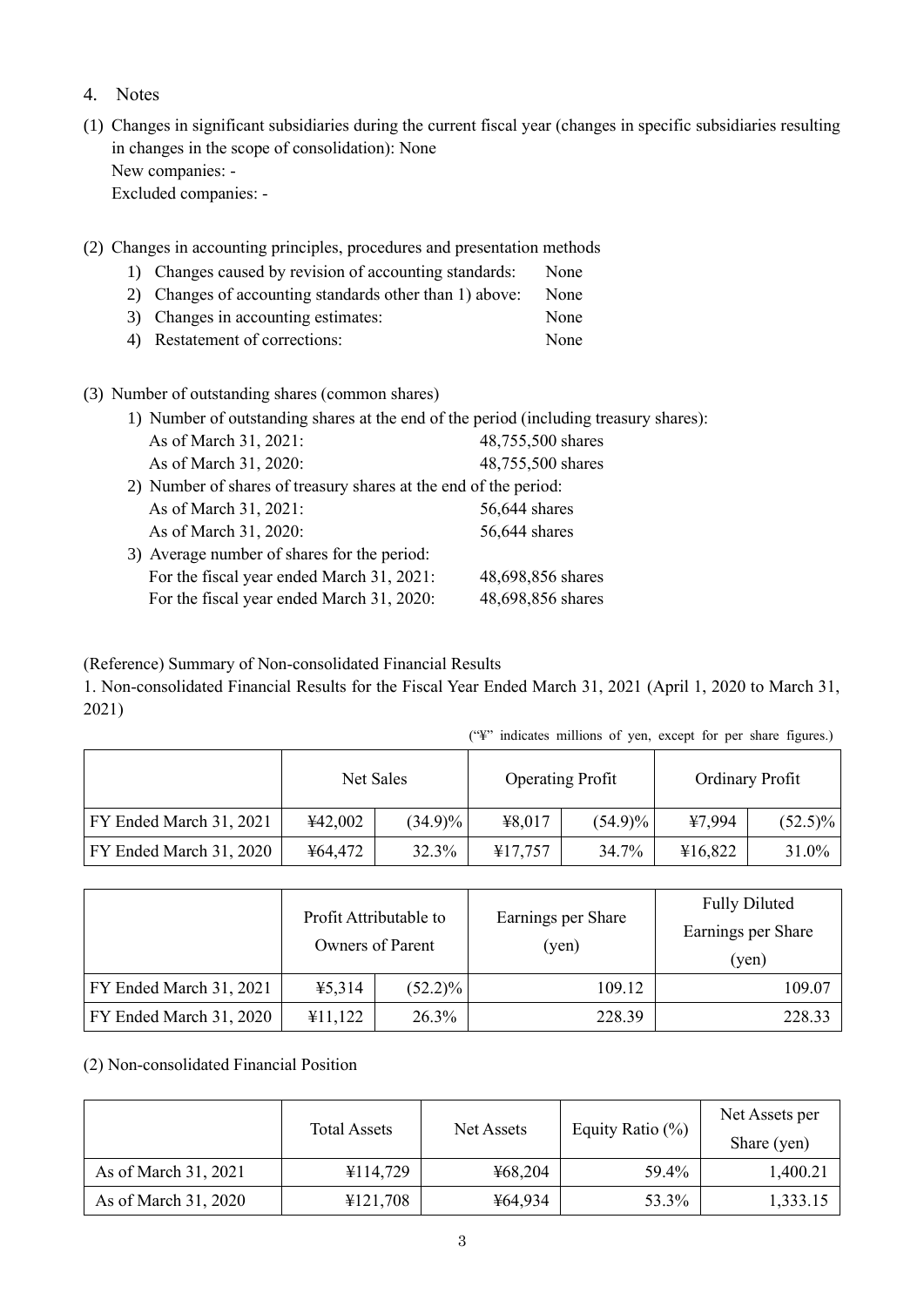(Reference)Total Equity: As of March 31, 2021: 68,188 million yen As of March 31, 2020: 64,923 million yen

\*This Summary of Consolidated Financial Results is not subject to audit processes under the Financial Instruments and Exchange Act.

\*Explanation for appropriate use of forecast and other notes

Forward-looking statements, such as forecast of consolidated financial performance, stated in this document are based on information currently possessed by us or certain assumptions that we have deemed as rational. We cannot make any assurances that the contents mentioned in these forward-looking statements will ever materialize. Actual financial performance could be significantly different from our expectations as a result of various factors. For the assumptions used and other notes, please refer to "1. (4) Explanation regarding forwardlooking statements such as consolidated earnings forecasts" on page 6.

(About changing the presentation unit of the amount)

The number of accounts and the others listed in the attached quarterly consolidated financial statements and key notes was previously stated in thousand yen unit but it is listed in million yen unit from the first quarter consolidated accounting period and the first quarter consolidated the cumulative period. Further, in the previous consolidated fiscal year and the previous third quarter consolidated cumulative period it is also changed to million-yen unit and stated.

In this document, the terms "we", "us", "our", the "Company" and "Sun Frontier" refer to Sun Frontier Fudousan Co., Ltd. and consolidated subsidiaries or, as the context may require, Sun Frontier Fudousan Co., Ltd. on a non-consolidated basis.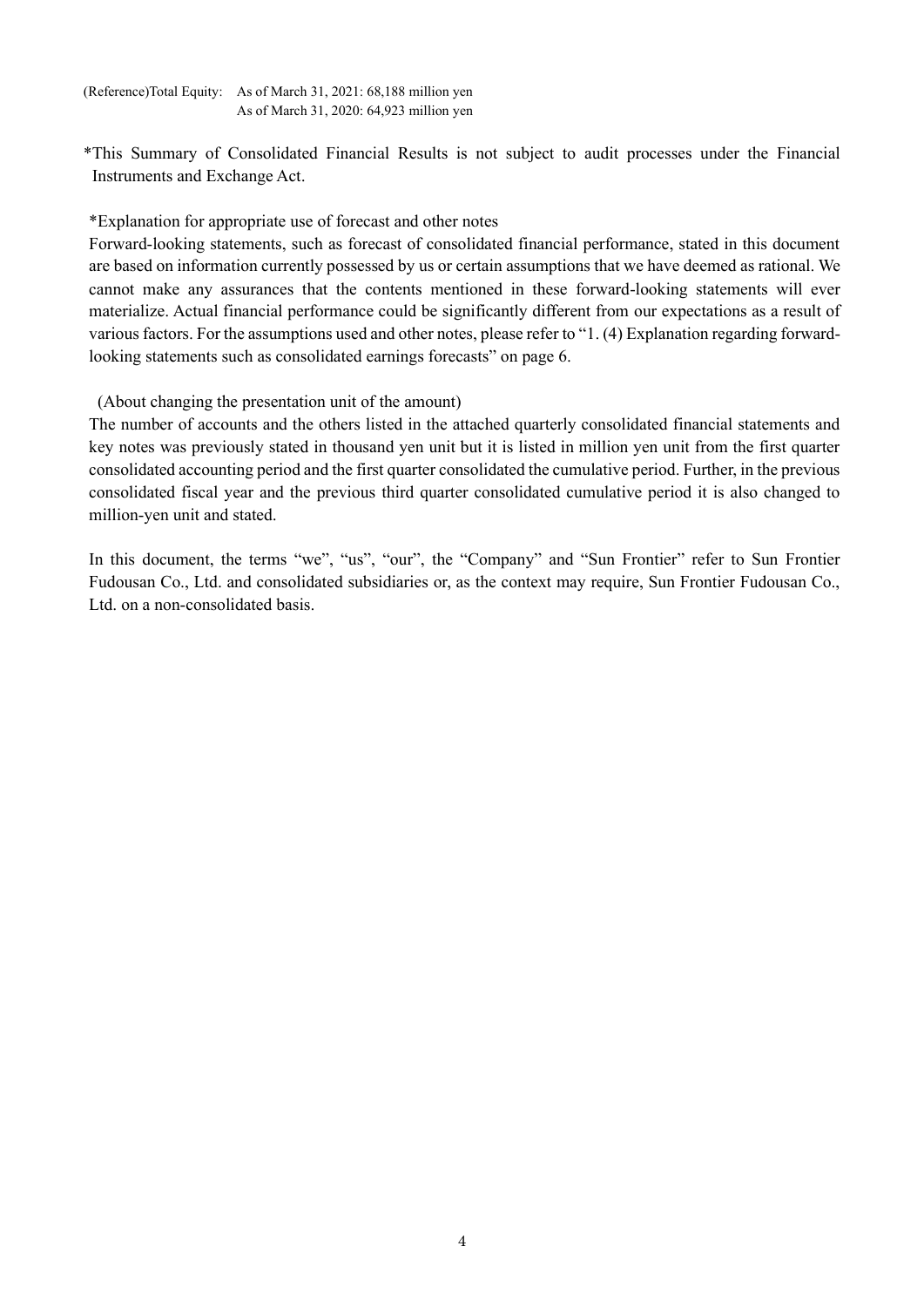# **Accompanying Materials**

# **Contents**

| (4) Explanation regarding forward-looking statements such as consolidated earnings forecasts 6 |
|------------------------------------------------------------------------------------------------|
|                                                                                                |
|                                                                                                |
|                                                                                                |
|                                                                                                |
|                                                                                                |
|                                                                                                |
|                                                                                                |
|                                                                                                |
|                                                                                                |
|                                                                                                |
|                                                                                                |
|                                                                                                |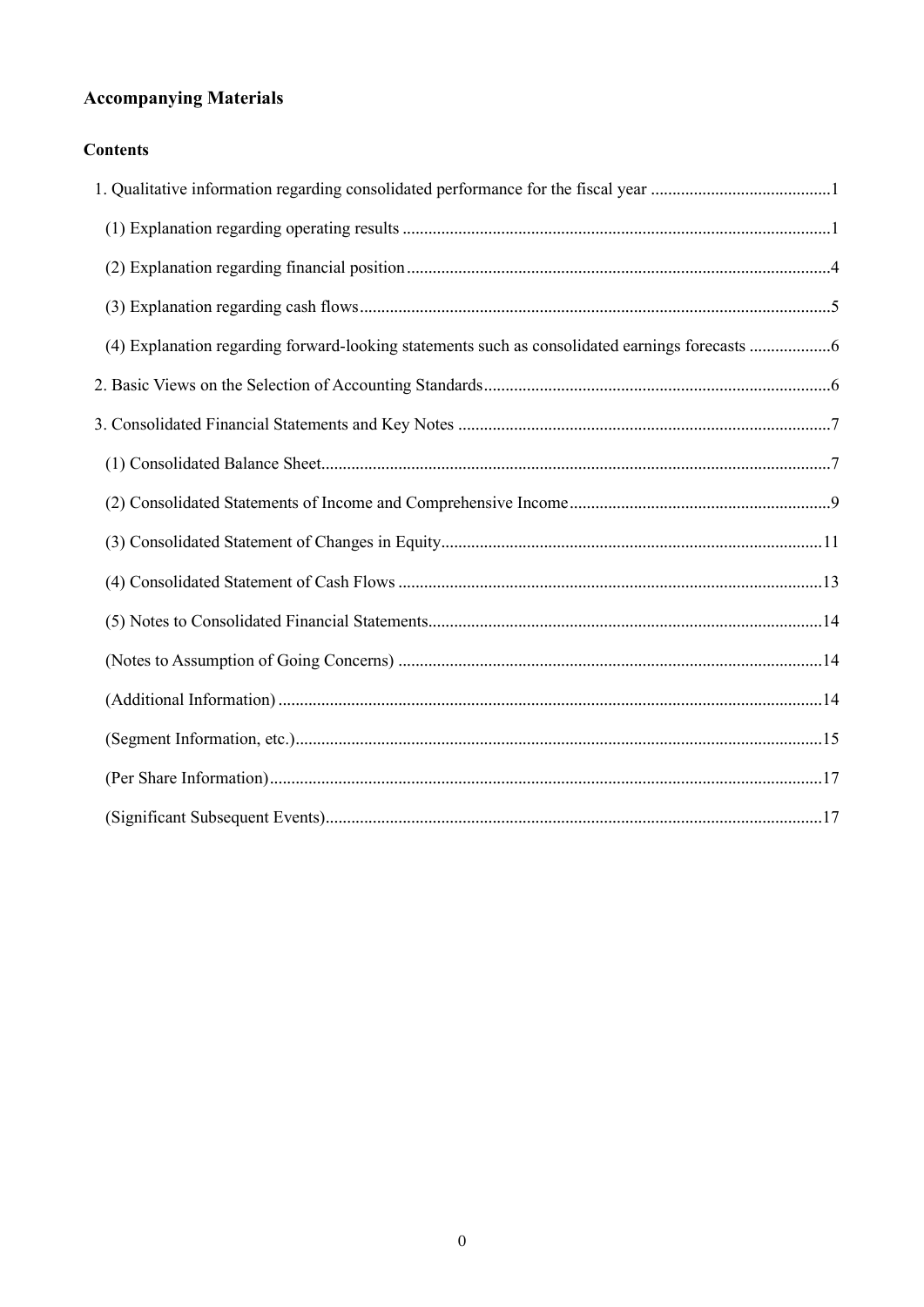- <span id="page-5-0"></span>1. Qualitative information regarding consolidated performance for the fiscal year
- <span id="page-5-1"></span>(1) Explanation regarding operating results

Matters concerning the future in this document are those judged by Sun Frontier as of the of submission date of this consolidated performance for the fiscal year.

During the consolidated fiscal year under review, the Japanese economy remained stagnant for a long time due to the impact of the COVID-19. Although the spread of vaccines is expected to bring the economy back to normal in the future, the state of emergency was declared again in April 2021, and the outlook for the future is unclear. Therefore, it is necessary to continue to monitor developments closely. With regard to the global economy, although recovery is expected in the future due to the large-scale financial support and monetary easing continuing in each country, and vaccinations are widely spreading in some countries, outlook for the future remains uncertain due to the impact of COVID-19 and such.

In the real estate market in Japan, the average rent in the office building market in central Tokyo (5 Wards of the Central Tokyo: Chiyoda, Chuo, Minato, Shinjuku, and Shibuya Ward) as of March was 21,541 yen (unit price per tsubo), a decline for the eighth consecutive month (1,473 yen.) The average vacancy rate was 5.42%, worsening for the thirteenth consecutive month (increased 3.93% points according to a survey by a private research institution) and market conditions are becoming increasingly severe. Although against the backdrop of the recent damage caused by the outbreak of COVID-19, some companies are reducing their offices by promoting remote work, demand for small and medium-sized offices has been steady, as seen in the expansion of floor space at high-performing companies and the movement to disperse offices where employees are concentrated in one location. On the other hand, in the real estate investment market, institutional investors and J-REITs have a strong desire to invest due to the fact that the outlook for the office market in Tokyo is expected to bottom out to a certain extent and since the low interest rate environment continues.

Against this backdrop, we have continued its three management policies since last year to "thoroughly prevent the spread of the COVID-19 infection and continue business," "maintain financial stability," and "concentrate resources on our core business the 'revitalization and utilization of real estate'". We are also able to quickly grasp on-site trends and customer feedback, improve our ability to solve problems from the clients' point of view, and develop our business by flexibly changing ourselves.

As a result, net sales decreased 18.6% to 59,632 million yen from the same period of the previous fiscal year, operating profit decreased 52.3% to 7,912 million yen from the same period of the previous fiscal year, ordinary profit decreased 53.3% to 7,524 million yen from the same period of the previous fiscal year, and profit attributable to owners of parent decreased 59.9% to 4,274 million yen from the same period of the previous fiscal year.

The results of each segment are as follows.

(Real Estate Revitalization Business)

In the Real Estate Revitalization Business, we are engaged in (1) Replanning Business, (2) Rental Building Business, and (3) Hotel Development Business.

(1) In the Replanning Business, all processes from purchase of buildings to planning and development, tenant occupancy, sales, and subsequent support are manufactured in-house. In purchasing, even in the outbreak of the COVID-19, we carefully select properties while looking at the direction of the market. In commercialization, we aim to create an office that can be chosen in this "new normal", based on new values, by enhancing sensitivity to market movements such as the voices of tenants that are heard every day and by firmly grasping changes in offices, towns and working styles. During the fiscal year under review, we proposed to society the ideal form of office in line with the changing times. For example, "WEEK" which allows clients to lease our set-up office on a certain day of the week, "A Yotsuya" a Creative Art Office with mural wall paintings, "Designing the Air" an anti-virus office designed for social distance equipped with the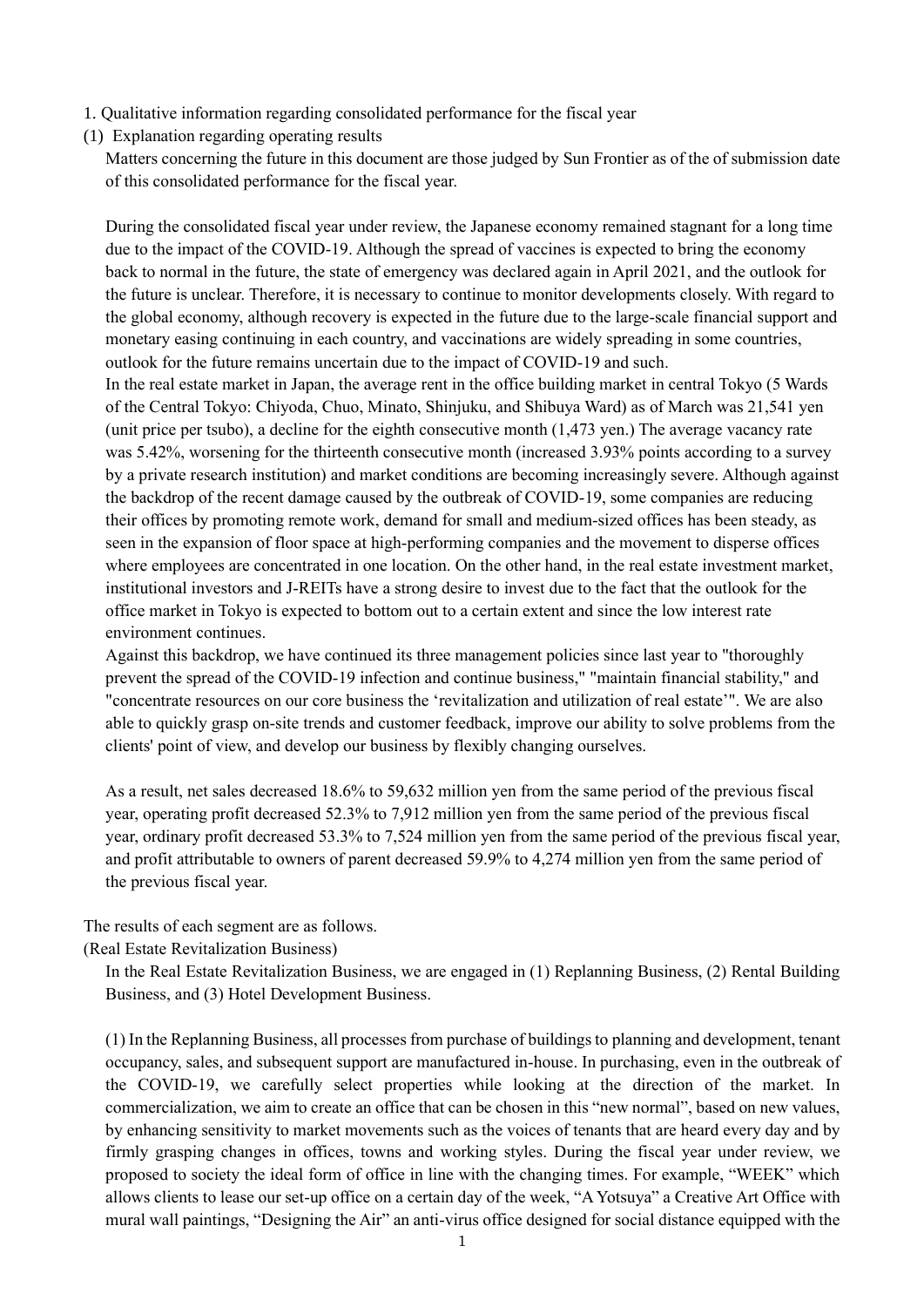newest anti-virus machines, and "Work style close to life" offices and such. We are responding to the needs of a wide range of clients in Japan and overseas by creating highly profitable and highly added value products with our strengths in revitalization planning and tenant occupancy promotion. Furthermore, in the area of sales, in the fiscal year under review, with investment product in sub-divided real estate we sold out the second project (1,150 million yen), and in April, we began offering the third project operating newly built nursery schools. This product has also contributed to the expansion of the client base of the entire Company and has led to sales of office buildings and condominiums. As a result, despite the outbreak of COVID-19, the number of buildings sold in Replanning Business was 23 which secured a certain level, but both the net sales and profits declined significantly compared to the 43 buildings sold from the same period of the previous fiscal year.

(2) In Rental Building Business, with the aim of building a stable revenue base as a stock business, we are working to increase rent income in the medium to long term by expanding the number of rental buildings properties in Replanning Business while utilizing the operational capabilities cultivated in the real estate service division. Both net sales and income decreased compared with the same period of the previous fiscal year due to decrease in rent income from Hotel Business caused by reduction and exemption of rent.

(3) In the Hotel Development Business, the development of HIYORI OCEAN RESORT OKINAWA (203 lots) a condominium development project in Onna Village, Okinawa Prefecture, which was completed in December 2020, made steady progress, completing the delivery of a total of 159 lots. In March, we completed the sale of Hiyori Hotel Maihama, which opened in 2017 as the first hotel under our own brand. As a result of our efforts to improve cash flow, both net sales and profit increased significantly from the same period of the previous year.

As a result, net sales decreased 19.4% to 48,398 million yen from the same period of the previous fiscal year and segment profit decreased 40.3% to 11,261 million yen from the same period of the previous fiscal year for the Real Estate Revitalization Business as a whole.

### (Real Estate Service Business)

In the Real Estate Service Business, we are engaged in (1) Property Management Business, (2) Building Maintenance Business, (3) Brokerage Business, and (4) Leasing Business. By bringing together the expertise that each of these business divisions has cultivated in the field, they cooperate with each other, and by applying their originality and ingenuity, they create a chain of added value which also serves as the basis for creating high profitability in the Replanning Business.

(1) In Property Management Business, we have improved the satisfaction of tenants through meticulous property management and maintenance. At the same time, we have implemented highly profitable and highly operational building management through efforts such as attracting tenants by taking advantage of its community-based strengths and improving profits by revising conditions for appropriate rent and reviewing power supply and demand contracts. We provide accurate and prompt information to tenants who are affected by the COVID-19 outbreak and building owners who are concerned and utilizes its accumulated experience and organizational power to resolve any new requests or problems arising from the spread of COVID-19 infections. As a result, the number of managing buildings have grown steadily even during the outbreak of COVID-19. Both net sales and profits increased compared with the same period of the previous year.

|                                        | End of March 2019 | End of March 2020 | End of March 2021 |  |
|----------------------------------------|-------------------|-------------------|-------------------|--|
| Number of<br><b>Managing Buildings</b> | 373 buildings     | 392 buildings     | 397 buildings     |  |
| Occupancy Rate                         | 97.6%             | 98.6%             | 94.4%             |  |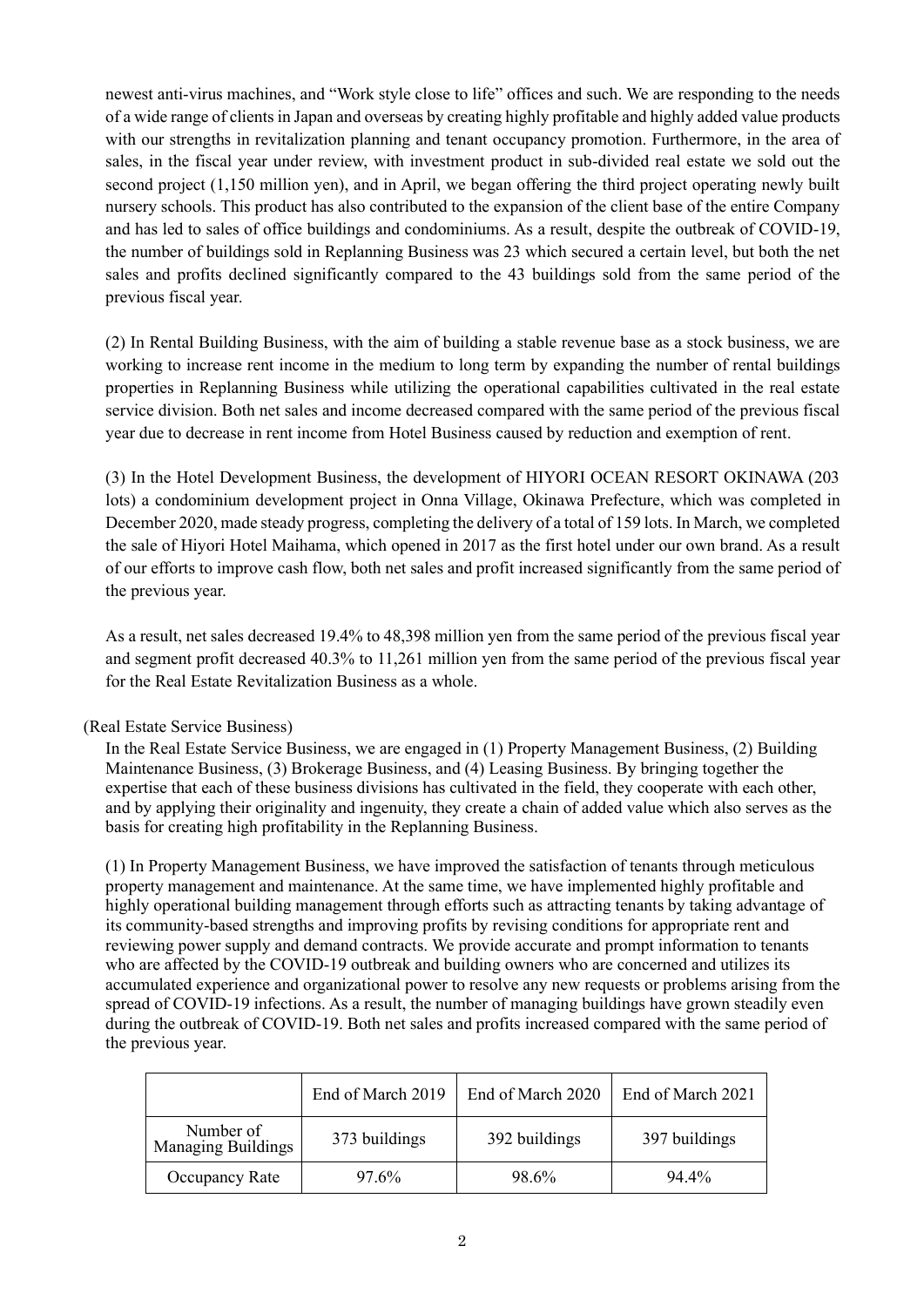(2) In the Building Maintenance Business, we are promoting cooperation with the property management division, taking advantage of our strengths in cleaning high places, waterproofing work, and exterior wall repair work using swings for exterior windows and exterior walls. In addition, during the fiscal year under review, we acquired 100% of the shares of Japan System Service Inc., which is in the same industry as the Building Maintenance Business and strengthened its services in the western area of central Tokyo (Minato, Shibuya, and Shinjuku Ward), which we have been comparatively less entrusted with, in an effort to raise the foundation of its cleaning business in central Tokyo. Although demand for COVID-19 decontamination and disinfection work was newly captured, there was decrease in revenue associated with the Replanning Business. As a result, both net sales and profits increased compared to the same period of the previous year.

(3) In the Brokerage Business, as part of its real estate consulting, we are responding swiftly to inquiries from other divisions, including Property Management Business and Leasing Businesses. In addition, while it is difficult for Clients, wealthy individuals, to visit Japan due to the impact of COVID-19, we have strived to increase the value of our Japanese investment properties and with the trust we have built up over the years Clients have purchased several replanning properties in the fiscal year under review, making a significant contribution to our performance. As a result, both net sales and profits increased compared with the same period of the previous fiscal year.

(4) In the Leasing Business, we provide a service network based in 12 sites, mainly in the 5 wards of central Tokyo. It functions as a window for consultation close to the local building owners. We don't consult only one aspect of problems like vacancy for building owners, but also a variety of fundamental problems related to real estate, such as management, inheritance, and deterioration of buildings that are difficult to deal with due to the aging of the population through communicating with clients at the site. By working to solve these problems from a multi-faceted and long-term perspective, our business as a whole has been strengthened and expanded by creating opportunities for Replanning Business purchase, sales, construction orders, and brokerage. In addition, we understand the needs of tenants in detail at the site of tenant leasing by thinking together, researching, and making proposals to them. In this way, we anticipate changes quickly and find out new values and needs from the client's perspective. As a result of the damage caused by the outbreak of COVID-19, both net sales and profits decreased compared with the same period of the previous fiscal year.

As a result, net sales in Real Estate Service Business as a whole increased 5.2% to 3,656 million yen from the same period of the previous fiscal year and segment profit increased 4.0% to 2,345 million yen from the same period of the previous fiscal year.

#### (Operation Business)

In the Operation Business, we are engaged in (1) Hotel Operation Business and (2) Conference Room Rental Business.

(1) In the Hotel Operation Business, we opened HIYORI Ocean Resort Okinawa (203 rooms) in February and have 16 (2,295 rooms) operating hotels. Due to the outbreak of COVID-19 there was a sharp decline in the number of inbound tourists, closure of tourist facilities and events, the government's request to refrain not only from traveling on vacation, but also from business trips resulted in a significant decrease in occupancy rate especially in city hotels. As a result, despite efforts to reduce expenses, we recorded a loss due to a large decrease in net sales compared with the same period of the previous fiscal year.

(2) In the Conference Room Rental Business, the need for training, seminars, and various events has decreased due to the outbreak of COVID-19, making it difficult for us to offer existing business services. However, we have quickly responded to clients' requests by developing new services that take into account the changing times such as custom-made spaces. At the same time, despite thorough cost reductions, both net sales and profits declined compared with the same period of the previous fiscal year.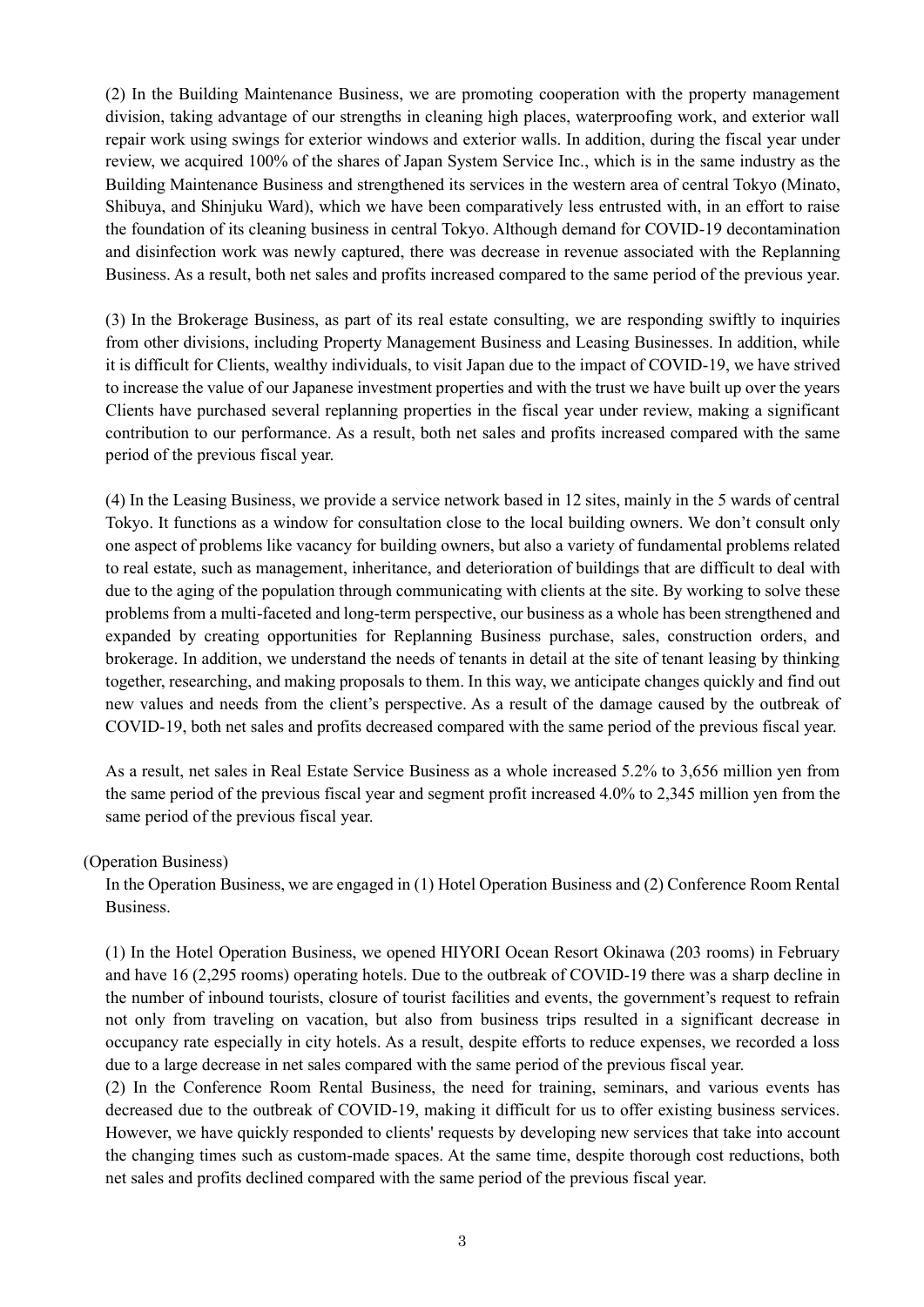As a result, net sales in Operation Business as a whole decreased 43.2% to 3,069 million yen from the same period of the previous fiscal year and segment loss was 1,266 million yen compared with 192 million yen in segment loss from the same period of the previous fiscal year.

(Other Business)

In Other Business, we are engaged in (1) Rent Guarantee Business, (2) Overseas Business, and (3) Construction Business.

(1) In Rent Guarantee Business, when contract of guarantee is implemented, we conduct fact-finding surveys thoroughly and rigorously in tenant guarantee examinations. When rent arrears occur, we provide services tailored to building owners not only with rent guarantee, but also sincere support until the lease is surrendered. Consultations from building owners increased due to the increase of vacant rooms and tenant credit concerns, caused by the outbreak of COVID-19, and the switching from personal guarantee to institutional guarantee due to the revision of the Civil Code. As a result, the number of new and renewed guarantees handled remained steady and both net sales and profits increased compared with the same period of the previous fiscal year.

(2) In Overseas Business, we have expanded into Southeast Asian countries where growth is expected and has developed real estate mainly for condominiums and houses using Japanese advanced construction technology. We are developing its business with a focus on providing Asian people with experience of Japanese quality. The HIYORI Garden Tower (306 units), a high-rise condominium in Da Nang, Vietnam, was completed in December 2019 and delivered until September 2020. As a result, net sales decreased and profits increased compared with the same period of the previous fiscal year because the portion delivered from January to September 2020 was recorded during this fiscal year.

(3) In the Construction Business, renewal planning, repair and reform, interior finishing work, and telecommunications work for commercial buildings are carried out. Both net sales and profits declined due to a reactionary decline following the delivery of large-scale construction work from the same period of the previous fiscal year.

As a result, net sales of Other Business as a whole decreased 6.4% to 5,294 million yen from the same period of the previous fiscal year and segment profit increased 4.9% to 1,489 million yen from the same period of the previous fiscal year.

#### <span id="page-8-0"></span>(2) Explanation regarding financial position

Total assets decreased 2.2% to 127,485 million yen as of March 31,2021 compared to March 31, 2020. Liabilities decreased 11.9% to 57,712 million yen as of March 31,2021 compared to March 31, 2020 and net assets increased to 7.7% to 69,773 million yen as of March 31,2021 compared to March 31, 2020. The main factors behind the decrease in total assets were a decrease of 8,647 million yen in real estate for sale in process, a decrease of 658 million yen in accrued consumption taxes and advance payments included in other current assets, and a decrease of 444 million yen in costs of uncompleted construction contracts, while there was an increase of 3,400 million yen in real estate for sale of current assets, an increase of 2,880 million yen in cash and time deposits, and an increase of 641 million yen in notes and accounts receivable.

The main factors behind the decrease in liabilities was a decrease of 2,915 million yen in long-term borrowings in non-current liabilities, a decrease of 2,665 million yen in income taxes payable of current liabilities, a decrease of 1,864 million yen in advances received included in other, and a decrease of 1,498 million yen in accounts payable, while there was an increase of 1,545 million yen in long-term borrowings scheduled to be repaid within one year.

The main factors behind the increase in net assets was the increase of recording of 4,274 million yen in profit attributable to owners of parent, while there was payment of year-end dividends of 2,047 million yen and an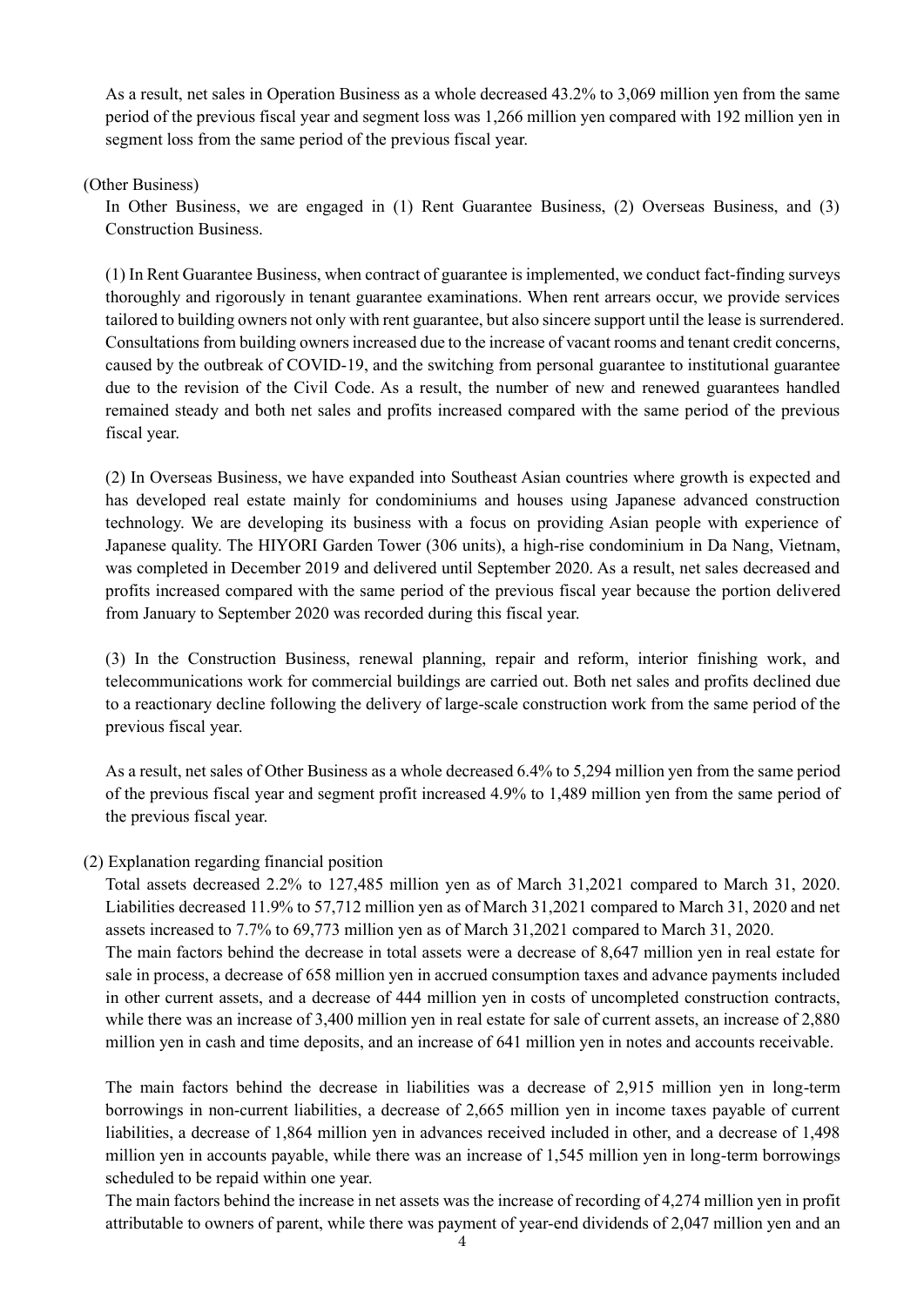increase of 3,000 million yen in non-controlling interests. The increase in non-controlling interests was due to the issuance of preferred shares by subsidiaries.

As a result, sales in equity ratio increased 2.7 percentage points to 52.3% as of March 31,2021 compared to March 31, 2020.

### <span id="page-9-0"></span>(3) Explanation regarding cash flows

Cash and cash equivalents at the end of the fiscal year increased by 3,924 million yen from the beginning of the fiscal year to 21,319 million yen as a result of an increase of 4,733 million yen in cash provided by operating activities, an increase of 451 million yen in cash provided by investing activities, and a decrease of 1,150 million yen in cash provided by financing activities.

Cash flows for the fiscal year under review and their factors are as follows.

### (Cash flows from operating activities)

Net cash provided by operating activities was 4,733 million yen compared with a net cash outflow of 2,697 million yen in the previous fiscal year. This was mainly due to payment of 5,964 million yen for corporate income taxes, an increase of 2,688 million yen in notes and accounts receivable-trade, and a decrease of 1,509 million yen in accounts payable, while there was cash inflow of 7,462 million yen from profit before income taxes, depreciation of 1,326 million yen, and a decrease of 4,396 million yen in inventories.

### (Cash flows from investing activities)

Net cash provided by investing activities was 451 million yen compared with net cash outflow of 4,441 million yen in the previous fiscal year. This was mainly due to cash outflow of 530 million yen for the payments into time deposits, outflow of 319 million yen in purchase of property, plant and equipment, and outflow of 221 million yen in payments of guarantee deposits, while there was provision of 1,574 million yen in proceeds from withdrawal of time deposits.

### (Cash flows from financing activities)

Net cash used in financing activities was 1,150 million yen compared with net cash provided of 5,535 million yen in the previous fiscal year. This was mainly due to increases such as 19,990 million yen in proceeds from long-term borrowings and 3,000 million yen in non-controlling interests, while there was cash outflow of 21,461 million yen in proceeds from issuance of bonds and 2,046 million yen in dividends paid.

## (Sources of Capital and Liquidity of Funds)

The main demand for funds in our business activities is purchase in inventory assets, which is related to Real Estate Revitalization Business. Purchase in inventory assets is provided by long-term borrowings from financial institutions secured by individual inventory assets and funds acquired through operating activities. As a basic policy, the inventory asset is to be sold within one year, and borrowings is to make a lump sum repayment at the time of sale of the inventory assets, while taking into account the monthly scheduled repayment and liquidity of funds is sufficiently secured.

|                                          | FY Ended  | FY Ended                 | FY Ended                 | FY Ended  | FY Ended  |
|------------------------------------------|-----------|--------------------------|--------------------------|-----------|-----------|
|                                          | March 31, | March 31,                | March 31,                | March 31, | March 31, |
|                                          | 2017      | 2018                     | 2019                     | 2020      | 2021      |
| Equity ratio                             | 56.0      | 53.2                     | 50.3                     | 49.6      | 52.3      |
| Equity ratio at market value             | 65.2      | 62.2                     | 52.0                     | 30.7      | 36.9      |
| Interest-bearing debt to cash flow ratio | 506.8     | $\overline{\phantom{0}}$ | $\overline{\phantom{a}}$ | -         | 10.0      |
| Interest coverage ratio                  | 19.9      |                          |                          |           | 9.4       |

#### (Reference) Cash Flows-Related Indicators

Equity Ratio: Equity/Total assets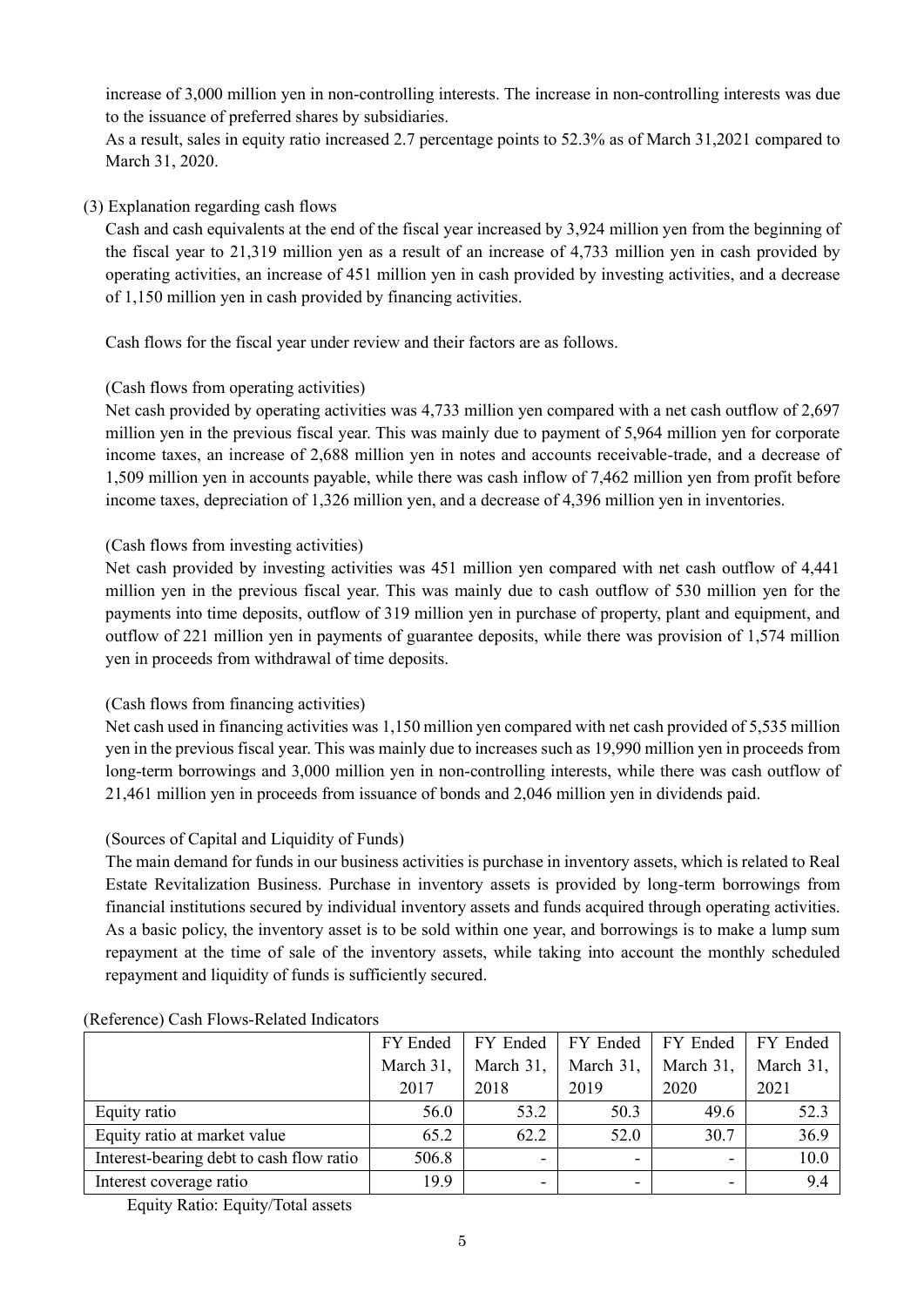Equity Ratio at Market Value: Market Capitalization/Total assets Interest-Bearing Debt to Cash Flow Ratio: Interest-bearing debt/Cash flows from operating activities Interest Coverage Ratio: Cash flows from operating activities/Interest expenses

#### <span id="page-10-0"></span>(4) Explanation regarding forward-looking statements such as consolidated earnings forecasts

In response to the spread of COVID-19 infections, countries around the world are going through full-scale vaccination and is working toward the end of the spread of COVID-19. In Japan, although vaccination has begun, the vaccination rate remains low compared with OECD member countries. In addition, the state of emergency, which was reissued in April 2021, was extended until May 31. As a result, the environment remains unpredictable for the end of the spread of COVID-19. According to the IMF's forecast for global economic growth in fiscal year 2021 (released in April), the global economy is expected to grow by 6.0%. In Japan, however, the growth rate is expected to remain at 3.3% due to the slow pace of the spread of vaccines, although recovery can be observed compared to fiscal year 2020.

Against this backdrop, in the Japanese real estate market, while the average rent of office building market in central Tokyo continues to decline and the average vacancy rate index continues to rise, there were signs of a recovery in sales and purchases due to a certain level of bottoming out in the Tokyo office market and the continued low interest rate environment.

As a result of these initiatives, we expect forecast consolidated financial results for the fiscal year ending March 31, 2022 to be 27.4% increase in net sales to 76,000 million yen from the same period of the previous fiscal year, 51.7% increase in operating profit to 12,000 million yen from the same period of the previous fiscal year, 52.8% increase in ordinary profit to 11,500 million yen from the same period of the previous fiscal year, and 73.1% increase in profit attributable to owners of parent to 7,400 million yen from the same period of the previous fiscal year.

In addition, in consideration of the recent changes in business environment and the new state of post COVID-19, it has been decided that it is necessary to revise the timing for achieving medium-term management plan. The numerical targets for medium-term management plan (100 billion yen for net sales, 20 billion yen for ordinary profit, and 14 billion yen for profit attributable to owners of parent) will remain unchanged as a milestone in our sustainable growth, but the final fiscal year of the medium-term management plan will be extended by two years to the fiscal year ending March 31, 2025. Based on our new growth strategy and focus points, we aim to establish a business structure that balances flow and stock, and to be a corporate group that will continue to grow sustainably in and after the final fiscal year in the medium-term management plan.

#### <span id="page-10-1"></span>2. Basic Views on the Selection of Accounting Standards

Our policy is to prepare consolidated financial statements for Japanese GAAP for the time being, taking into account comparability of consolidated financial statements over time and comparability among companies. With regard to the application of IFRS, we intend to take appropriate measures in consideration of various situations in Japan and overseas.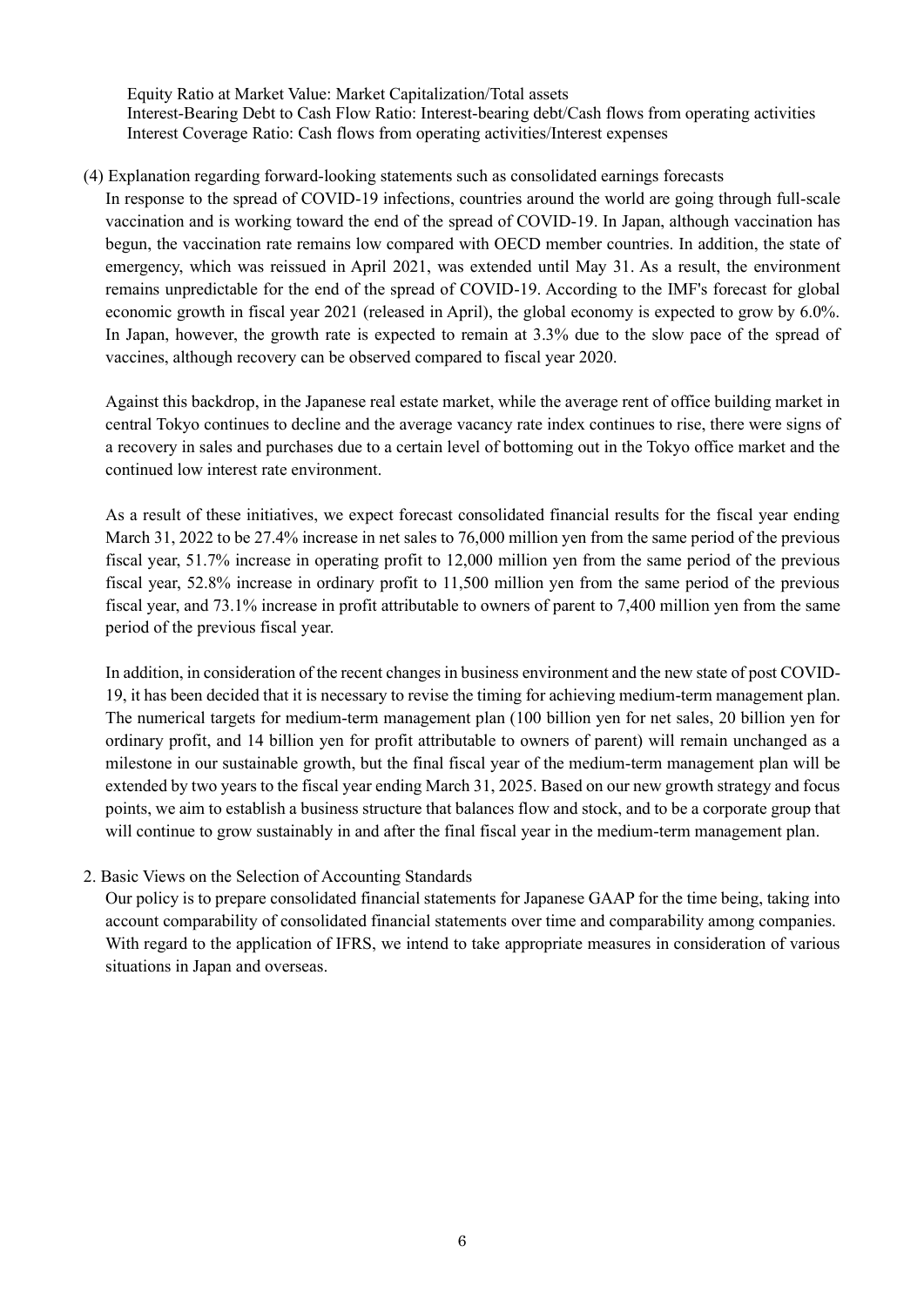<span id="page-11-0"></span>3. Consolidated Financial Statements and Key Notes

<span id="page-11-1"></span>(1) Consolidated Balance Sheet

|                                       |                      | (Unit: million yen)  |
|---------------------------------------|----------------------|----------------------|
|                                       | As of March 31, 2020 | As of March 31, 2021 |
| Assets                                |                      |                      |
| <b>Current</b> assets                 |                      |                      |
| Cash and time deposits                | 18,627               | 21,508               |
| Notes and accounts receivable - trade | 891                  | 1,532                |
| Real estate for sale                  | 9,426                | 13,601               |
| Real estate for sale in process       | 81,703               | 72,282               |
| Costs of uncompleted construction     | 602                  | 157                  |
| contracts<br>Supplies                 | 33                   | 46                   |
| Other                                 | 2,575                | 1,693                |
| Allowance for doubtful accounts       | (18)                 | (36)                 |
| Total current assets                  | 113,842              | 110,785              |
| Non-current assets                    |                      |                      |
| Property, plant and equipment         |                      |                      |
| <b>Buildings</b>                      | 2,627                | 2,851                |
| Accumulated depreciation              | (721)                | (855)                |
| Accumulated impairment                | (6)                  | (6)                  |
| Buildings (net amount)                | 1,900                | 1,989                |
| Land                                  | 6,821                | 6,821                |
| Other                                 | 2,010                | 2,016                |
| Accumulated depreciation              | (299)                | (291)                |
| Accumulated impairment                | (19)                 | (7)                  |
| Other (net amount)                    | 1,692                | 1,717                |
| Total property, plant and equipment   | 10,413               | 10,528               |
| Intangible assets                     |                      |                      |
| Goodwill                              | 524                  | 552                  |
| Other                                 | 188                  | 149                  |
| Total intangible assets               | 712                  | 701                  |
| Investments and other assets          |                      |                      |
| Guarantee deposits                    | 3,856                | 3,997                |
| Deferred tax assets                   | 1,041                | 973                  |
| Other                                 | 426                  | 500                  |
| Allowance for doubtful accounts       | (1)                  | (1)                  |
| Total investments and other assets    | 5,324                | 5,470                |
| Total non-current assets              | 16,450               | 16,700               |
| <b>Total</b> assets                   | 130,293              | 127,485              |

7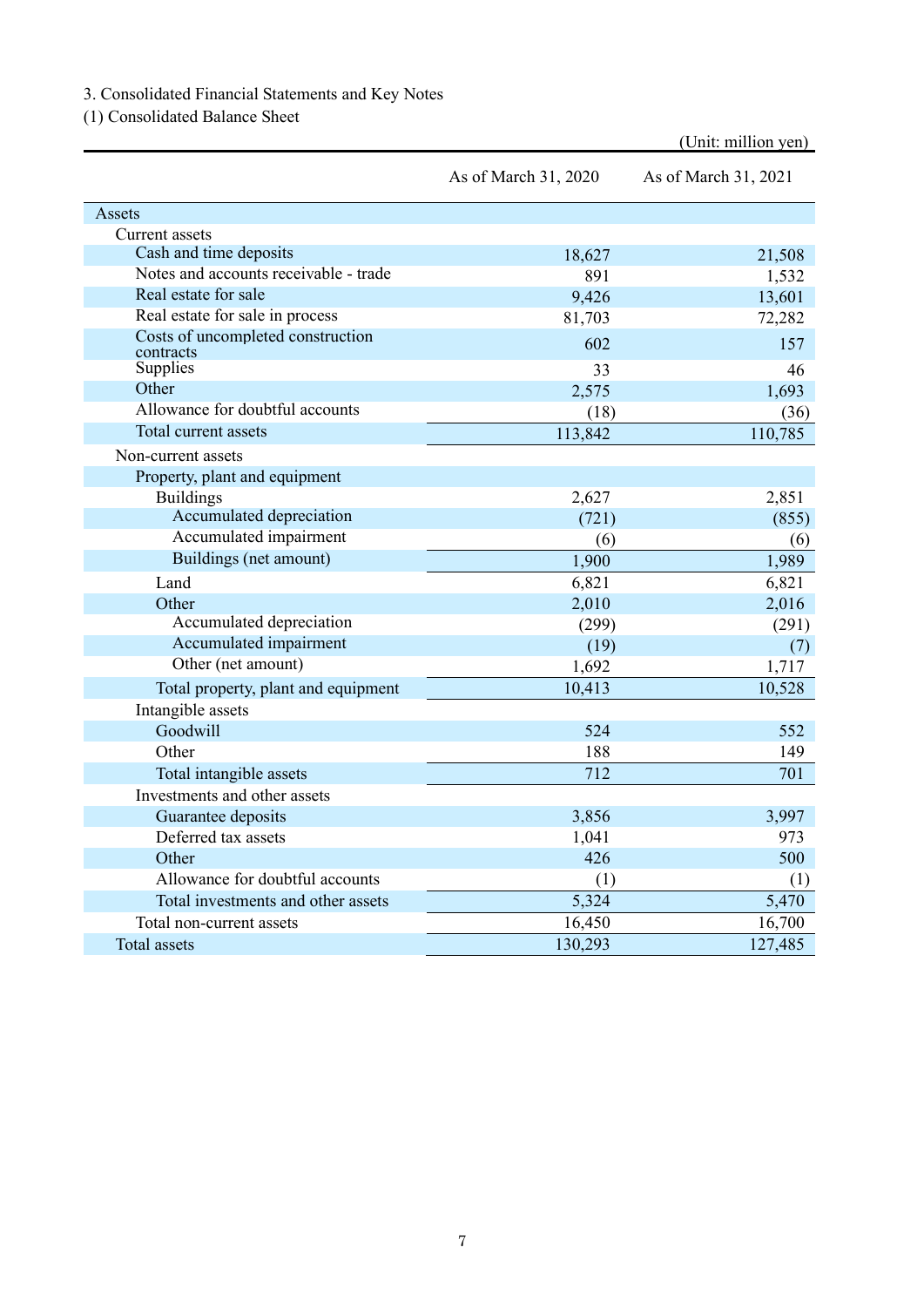|                                                             | As of March 31, 2020 | As of March 31, 2021 |
|-------------------------------------------------------------|----------------------|----------------------|
| Liabilities                                                 |                      |                      |
| <b>Current liabilities</b>                                  |                      |                      |
| Accounts payable - trade                                    | 3,132                | 1,634                |
| Short-term borrowings                                       | 478                  |                      |
| Current portion of long-term borrowings                     | 3,985                | 5,530                |
| Income taxes payable                                        | 3,566                | 901                  |
| Provision for bonuses                                       | 215                  | 197                  |
| Provision for bonuses for directors (and<br>other officers) | 80                   | 52                   |
| Provision for fulfillment of guarantees                     | 50                   | 53                   |
| Other                                                       | 6,543                | 4,988                |
| Total current liabilities                                   | 18,052               | 13,358               |
| Non-current liabilities                                     |                      |                      |
| Long-term borrowings                                        | 44,906               | 41,991               |
| Retirement benefit liability                                | 11                   | 11                   |
| Provision for share-based remuneration                      | 40                   | 56                   |
| Other                                                       | 2,473                | 2,295                |
| Total non-current liabilities                               | 47,431               | 44,354               |
| <b>Total liabilities</b>                                    | 65,483               | 57,712               |
| Net assets                                                  |                      |                      |
| Shareholders' equity                                        |                      |                      |
| Share capital                                               | 11,965               | 11,965               |
| Capital surplus                                             | 6,445                | 6,445                |
| Retained earnings                                           | 46,347               | 48,573               |
| Treasury shares                                             | (67)                 | (67)                 |
| Total shareholders' equity                                  | 64,690               | 66,916               |
| Accumulated other comprehensive income                      |                      |                      |
| Valuation difference on available-for-sale<br>securities    | $\overline{3}$       | $\overline{2}$       |
| Foreign currency translation adjustment                     | (73)                 | (292)                |
| Total accumulated other comprehensive<br>income             | (69)                 | (289)                |
| Share acquisition rights                                    | 11                   | 16                   |
| Non-controlling interests                                   | 177                  | 3,129                |
| Total net assets                                            | 64,809               | 69,773               |
| Total liabilities and net assets                            | 130,293              | 127,485              |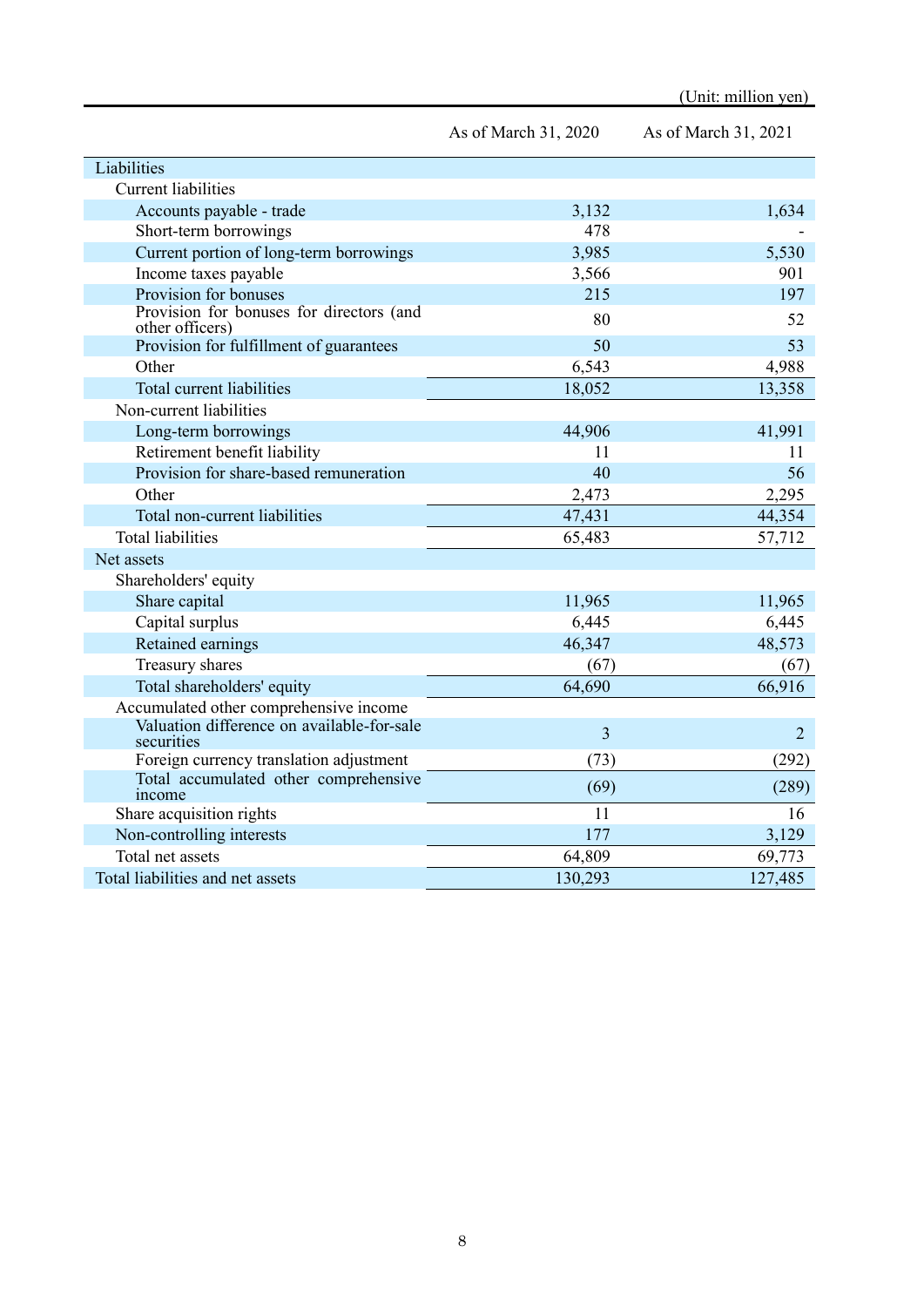# <span id="page-13-0"></span>(2) Consolidated Statements of Income and Comprehensive Income

Consolidated Statement of Income

|                                                |                                     | (Unit: million yen)                 |
|------------------------------------------------|-------------------------------------|-------------------------------------|
|                                                | For the year ended<br>March 31,2020 | For the year ended<br>March 31,2021 |
| Net sales                                      | 73,218                              | 59,632                              |
| Cost of sales                                  | 49,189                              | 44,549                              |
| Gross profit                                   | 24,028                              | 15,083                              |
| Selling, general and administrative expenses   | 7,456                               | 7,170                               |
| Operating profit                               | 16,571                              | 7,912                               |
| Non-operating income                           |                                     |                                     |
| Interest income                                | 45                                  | 43                                  |
| Dividend income                                | $\theta$                            | $\theta$                            |
| Penalty income                                 | 159                                 |                                     |
| Foreign exchange gains                         |                                     | 33                                  |
| Subsidy income                                 | $\mathbf{1}$                        | 154                                 |
| Other                                          | 53                                  | 38                                  |
| Total non-operating income                     | 260                                 | 270                                 |
| Non-operating Expenses                         |                                     |                                     |
| Interest expenses                              | 455                                 | 502                                 |
| Foreign exchange losses                        | 78                                  |                                     |
| Loss on investments based on equity method     | 1                                   | 55                                  |
| Provision of allowance for doubtful accounts   | $\overline{0}$                      |                                     |
| Other                                          | 168                                 | 99                                  |
| Total non-operating expenses                   | 704                                 | 658                                 |
| Ordinary profit                                | 16,127                              | 7,524                               |
| Extraordinary income                           |                                     |                                     |
| Gain on sales of non-current assets            | 3                                   | $\bf{l}$                            |
| Total extraordinary income                     | $\overline{3}$                      | $\mathbf{1}$                        |
| <b>Extraordinary</b> loss                      |                                     |                                     |
| Loss on sales of non-current assets            |                                     | $\theta$                            |
| Loss on retirement of non-current assets       |                                     | 5                                   |
| Impairment loss                                | 23                                  | 51                                  |
| Other                                          | 21                                  | 6                                   |
| Total extraordinary loss                       | 44                                  | 63                                  |
| Profit before income taxes                     | 16,086                              | 7,462                               |
| Income taxes - current                         | 5,552                               | 3,295                               |
| Income taxes - deferred                        | (49)                                | (70)                                |
| Total income taxes                             | 5,503                               | 3,224                               |
| Profit                                         | 10,583                              | 4,238                               |
| Loss attributable to non-controlling interests | 83                                  | 36                                  |
| Profit attributable to owners of parent        | 10,666                              | 4,274                               |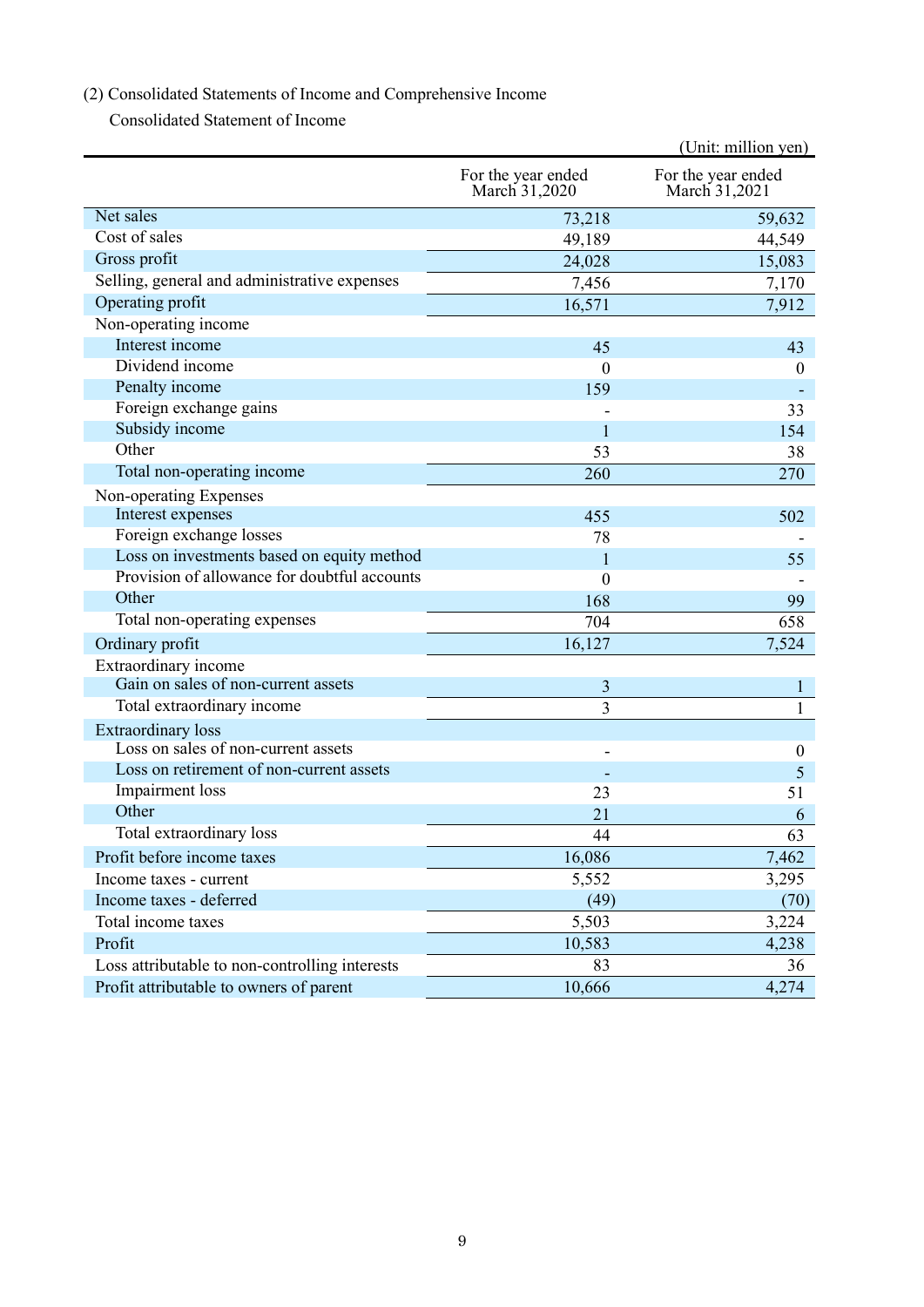Consolidated Statement of Comprehensive Income

|                                                          |                                     | (Unit: million yen)                 |
|----------------------------------------------------------|-------------------------------------|-------------------------------------|
|                                                          | For the year ended<br>March 31,2020 | For the year ended<br>March 31,2021 |
| Profit                                                   | 10,583                              | 4,238                               |
| Other comprehensive income                               |                                     |                                     |
| Valuation difference on available-for-sale<br>securities | (0)                                 | (0)                                 |
| Foreign currency translation adjustment                  | 49                                  | (230)                               |
| Total other comprehensive income                         | 48                                  | (231)                               |
| Comprehensive income                                     | 10,632                              | 4,006                               |
| Comprehensive income attributable to                     |                                     |                                     |
| Owners of parent                                         | 10,720                              | 4,054                               |
| Non-controlling interests                                | (88)                                | (47)                                |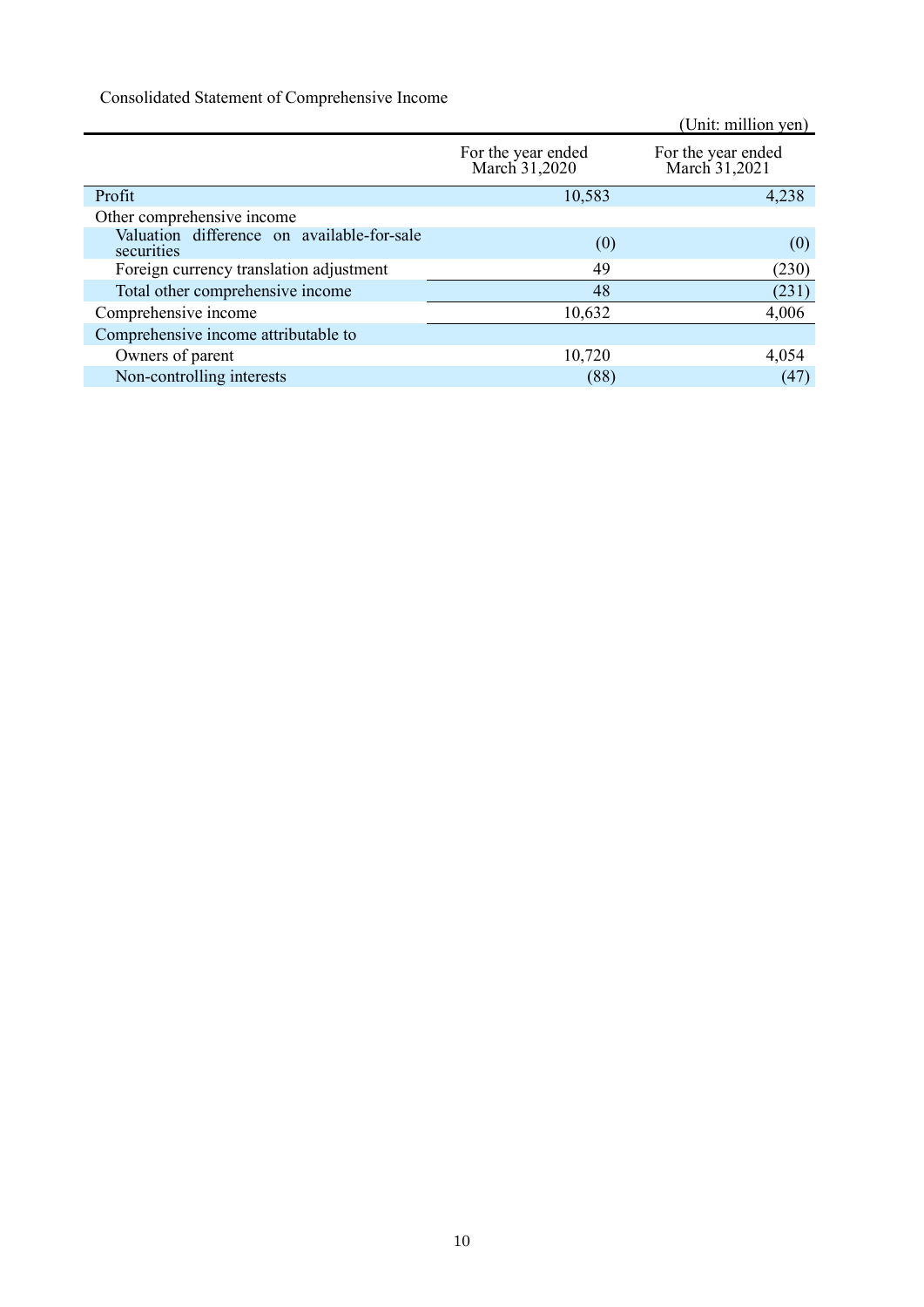# <span id="page-15-0"></span>(3) Consolidated Statement of Changes in Equity

# For the fiscal year ended March 31, 2020

|                                                                                                     |                          |                          |                   |                 | (Unit: million yen)           |  |  |  |
|-----------------------------------------------------------------------------------------------------|--------------------------|--------------------------|-------------------|-----------------|-------------------------------|--|--|--|
|                                                                                                     |                          | Shareholders' equity     |                   |                 |                               |  |  |  |
|                                                                                                     | Share capital            | Capital surplus          | Retained earnings | Treasury shares | Total shareholders'<br>equity |  |  |  |
| Balance at beginning of<br>the period                                                               | 11,965                   | 6,445                    | 37,557            | (67)            | 55,900                        |  |  |  |
| Changes during period                                                                               |                          |                          |                   |                 |                               |  |  |  |
| Dividends of surplus                                                                                |                          |                          | (1,877)           |                 | (1,877)                       |  |  |  |
| Profit attributable to<br>owners of parent                                                          |                          |                          | 10,666            |                 | 10,666                        |  |  |  |
| Change in ownership<br>interest of parent due to<br>transactions with non<br>-controlling interests |                          |                          |                   |                 |                               |  |  |  |
| Net changes in items<br>other than shareholders'<br>equity                                          |                          |                          |                   |                 |                               |  |  |  |
| Total changes during<br>period                                                                      | $\overline{\phantom{a}}$ | $\overline{\phantom{a}}$ | 8,789             |                 | 8,789                         |  |  |  |
| Balance at end of the<br>period                                                                     | 11,965                   | 6,445                    | 46,347            | (67)            | 64,690                        |  |  |  |

|                                                                                                     | Accumulated other comprehensive income                      |                                               |                                                       |                             |                              |                  |
|-----------------------------------------------------------------------------------------------------|-------------------------------------------------------------|-----------------------------------------------|-------------------------------------------------------|-----------------------------|------------------------------|------------------|
|                                                                                                     | Valuation difference<br>on available-for-sale<br>securities | Foreign currency<br>translation<br>adjustment | Total accumulated<br>other<br>comprehensive<br>income | Share acquisition<br>rights | Non-controlling<br>interests | Total net assets |
| Balance at beginning of<br>the period                                                               | 3                                                           | (126)                                         | (123)                                                 | 5                           | 77                           | 55,860           |
| Changes during period                                                                               |                                                             |                                               |                                                       |                             |                              |                  |
| Dividends of surplus                                                                                |                                                             |                                               |                                                       |                             |                              | (1,877)          |
| Profit attributable to<br>owners of parent                                                          |                                                             |                                               |                                                       |                             |                              | 10,666           |
| Change in ownership<br>interest of parent due to<br>transactions with non<br>-controlling interests |                                                             |                                               |                                                       |                             |                              |                  |
| Net changes in items<br>other than shareholders'<br>equity                                          | (0)                                                         | 53                                            | 53                                                    | 5                           | 100                          | 159              |
| Total changes during<br>period                                                                      | (0)                                                         | 53                                            | 53                                                    | 5                           | 100                          | 8,949            |
| Balance at end of the<br>period                                                                     | 3                                                           | (73)                                          | (69)                                                  | 11                          | 177                          | 64,809           |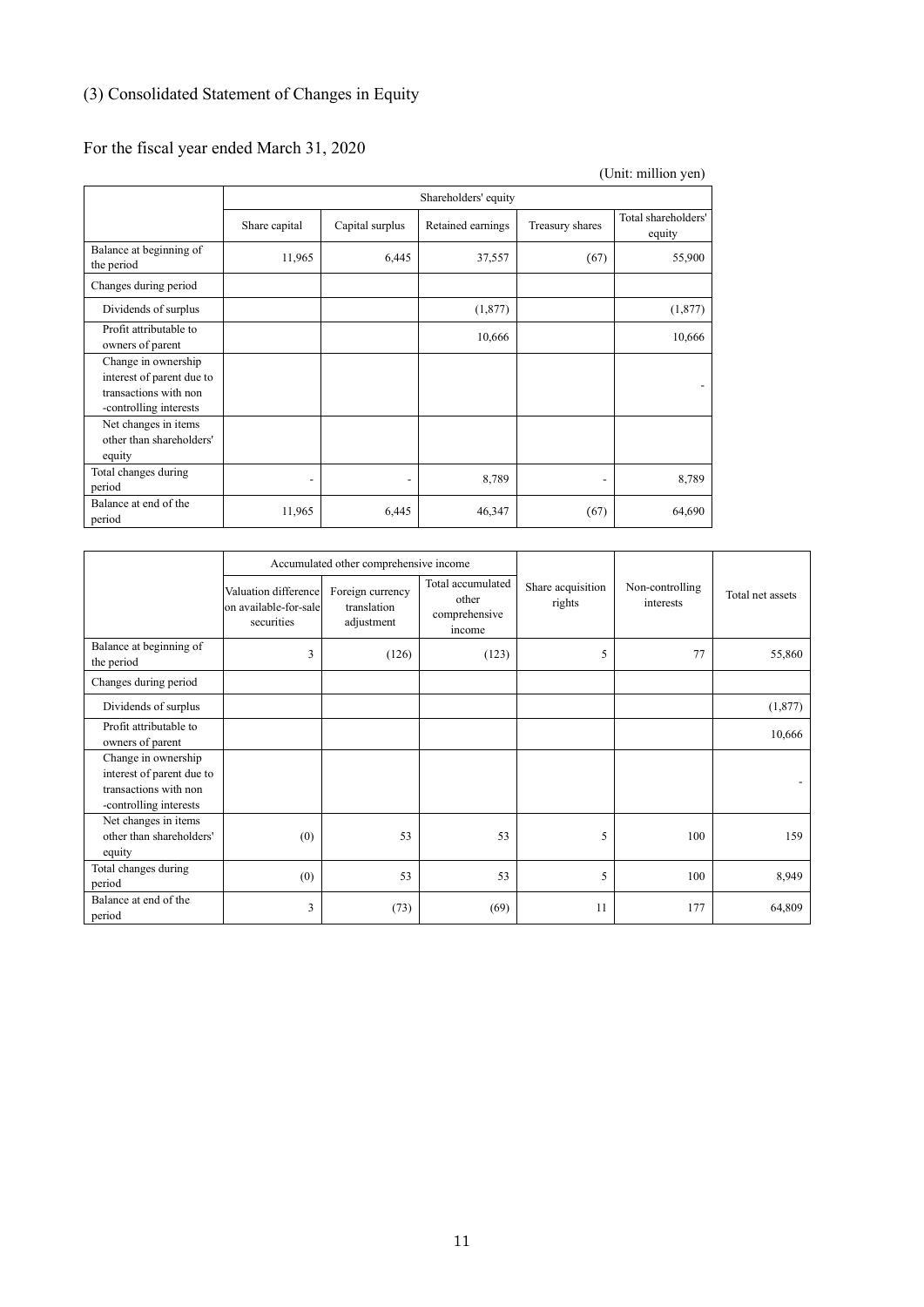# For the fiscal year ended March 31, 2021

|                                                                                                     |                          |                      |                   |                          | (Unit: million yen)           |  |  |  |
|-----------------------------------------------------------------------------------------------------|--------------------------|----------------------|-------------------|--------------------------|-------------------------------|--|--|--|
|                                                                                                     |                          | Shareholders' equity |                   |                          |                               |  |  |  |
|                                                                                                     | Share capital            | Capital surplus      | Retained earnings | Treasury shares          | Total shareholders'<br>equity |  |  |  |
| Balance at beginning of<br>the period                                                               | 11,965                   | 6,445                | 46,347            | (67)                     | 64,690                        |  |  |  |
| Changes during period                                                                               |                          |                      |                   |                          |                               |  |  |  |
| Dividends of surplus                                                                                |                          |                      | (2,047)           |                          | (2,047)                       |  |  |  |
| Profit attributable to<br>owners of parent                                                          |                          |                      | 4,274             |                          | 4,274                         |  |  |  |
| Change in ownership<br>interest of parent due to<br>transactions with non<br>-controlling interests |                          | (0)                  |                   |                          | (0)                           |  |  |  |
| Net changes in items<br>other than shareholders'<br>equity                                          |                          |                      |                   |                          |                               |  |  |  |
| Total changes during<br>period                                                                      | $\overline{\phantom{0}}$ | (0)                  | 2,226             | $\overline{\phantom{a}}$ | 2,226                         |  |  |  |
| Balance at end of the<br>period                                                                     | 11,965                   | 6,445                | 48,573            | (67)                     | 66,916                        |  |  |  |

|                                                                                                     | Accumulated other comprehensive income                      |                                               |                                                       |                             |                              |                  |
|-----------------------------------------------------------------------------------------------------|-------------------------------------------------------------|-----------------------------------------------|-------------------------------------------------------|-----------------------------|------------------------------|------------------|
|                                                                                                     | Valuation difference<br>on available-for-sale<br>securities | Foreign currency<br>translation<br>adjustment | Total accumulated<br>other<br>comprehensive<br>income | Share acquisition<br>rights | Non-controlling<br>interests | Total net assets |
| Balance at beginning of<br>the period                                                               | $\overline{3}$                                              | (73)                                          | (69)                                                  | 11                          | 177                          | 64,809           |
| Changes during period                                                                               |                                                             |                                               |                                                       |                             |                              |                  |
| Dividends of surplus                                                                                |                                                             |                                               |                                                       |                             |                              | (2,047)          |
| Profit attributable to<br>owners of parent                                                          |                                                             |                                               |                                                       |                             |                              | 4,274            |
| Change in ownership<br>interest of parent due to<br>transactions with non<br>-controlling interests |                                                             |                                               |                                                       |                             |                              | (0)              |
| Net changes in items<br>other than shareholders'<br>equity                                          | (0)                                                         | (219)                                         | (219)                                                 | 4                           | 2,952                        | 2,737            |
| Total changes during<br>period                                                                      | (0)                                                         | (219)                                         | (219)                                                 | 4                           | 2,952                        | 4,963            |
| Balance at end of the<br>period                                                                     | $\overline{2}$                                              | (292)                                         | (289)                                                 | 16                          | 3,129                        | 69,773           |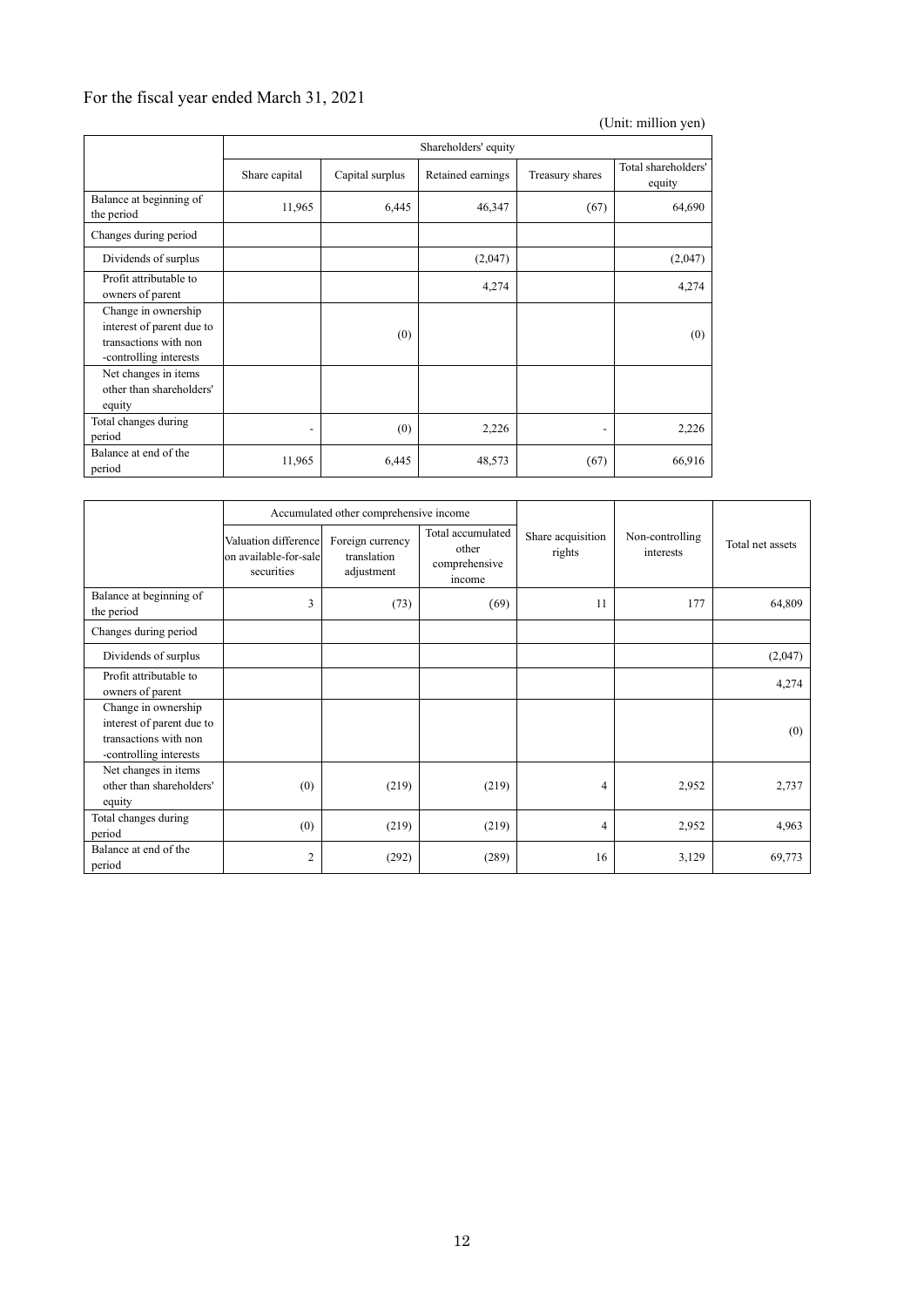# <span id="page-17-0"></span>(4) Consolidated Statement of Cash Flows

|                                                                                                    |                                     | (Unit: million yen)                 |
|----------------------------------------------------------------------------------------------------|-------------------------------------|-------------------------------------|
|                                                                                                    | For the year ended<br>March 31,2020 | For the year ended<br>March 31,2021 |
| Cash flows from operating activities                                                               |                                     |                                     |
| Profit before income taxes                                                                         | 16,086                              | 7,462                               |
| Depreciation                                                                                       | 1,301                               | 1,326                               |
| Amortization of goodwill                                                                           | 109                                 | 110                                 |
| Increase (decrease) in allowance for doubtful accounts                                             | 10                                  | 18                                  |
| Increase (decrease) in provision for bonuses                                                       | 27                                  | (19)                                |
| Increase (decrease) in provision for bonuses for directors<br>(and other officers)                 | 10                                  | (27)                                |
| Increase (decrease) in provision for provision for<br>fulfillment of guarantees                    | 18                                  | 2                                   |
| provision for<br>Increase (decrease) in<br>share-based<br>remuneration                             | 15                                  | 16                                  |
| Interest and dividend income                                                                       | (45)                                | (44)                                |
| Subsidy income                                                                                     |                                     | (154)                               |
| Interest expenses                                                                                  | 455                                 | 502                                 |
| Loss (gain) on investments based on equity method                                                  | 1                                   | 55                                  |
| Loss (gain) on sales of non-current assets                                                         | (3)                                 | (1)                                 |
| Loss on retirement of non-current assets                                                           |                                     | 5                                   |
| Impairment loss                                                                                    | 44                                  | 51                                  |
| Decrease (increase) in trade receivables                                                           | 481                                 | (2,688)                             |
| Decrease (increase) in inventories                                                                 | (16,962)                            | 4,396                               |
| Increase (decrease) in trade payables                                                              | 1,644                               | (1,509)                             |
| Other                                                                                              | (735)                               | 1,488                               |
| Subtotal                                                                                           | 2,460                               | 10,993                              |
| Interest and dividends received                                                                    | 42                                  | 48                                  |
| Interest paid                                                                                      | (464)                               | (497)                               |
| Income taxes (paid) refund                                                                         | (4,735)                             | (5,964)                             |
| Proceeds from subsidy income                                                                       |                                     | 154                                 |
| Net cash provided by (used in) operating activities                                                | (2,697)                             | 4,733                               |
| Cash flows from investing activities                                                               |                                     |                                     |
| Payments into time deposits                                                                        | (2,075)                             | (530)                               |
| Proceeds from withdrawal of time deposits                                                          | 2,165                               | 1,574                               |
| Purchase of property, plant and equipment                                                          | (2,859)                             | (319)                               |
| Proceeds from sales of property, plant and equipment                                               | 12                                  | 3                                   |
| Purchase of intangible assets                                                                      | (46)                                | (25)                                |
| Payments of guarantee deposits                                                                     | (1,614)                             | (221)                               |
| Other                                                                                              | (22)                                | (30)                                |
| Net cash provided by (used in) investing activities                                                | (4, 441)                            | 451                                 |
| Cash flows from financing activities                                                               |                                     |                                     |
| Net increase (decrease) in short-term borrowings                                                   | 478                                 | (564)                               |
| Proceeds from long-term borrowings<br>Repayments of long-term borrowings                           | 27,800                              | 19,990                              |
|                                                                                                    | (20, 895)                           | (21, 461)                           |
| Dividends paid<br>Proceeds from<br>non-controlling<br>share                                        | (1,875)                             | (2,046)                             |
| issuance<br>to<br>shareholders<br>Other                                                            | 188                                 | 3,000                               |
|                                                                                                    | (158)                               | (67)                                |
| Net cash provided by (used in) financing activities                                                | 5,535                               | (1,150)                             |
| Effect of exchange rate change on cash and cash equivalents                                        | 63                                  | (110)                               |
| Increase in cash and cash equivalents resulting from<br>inclusion of subsidiaries in consolidation | (1, 539)                            | 3,924                               |
| Cash and cash equivalents at beginning of period                                                   | 18,933                              | 17,394                              |
| Cash and cash equivalents at end of period                                                         | 17,394                              | 21,319                              |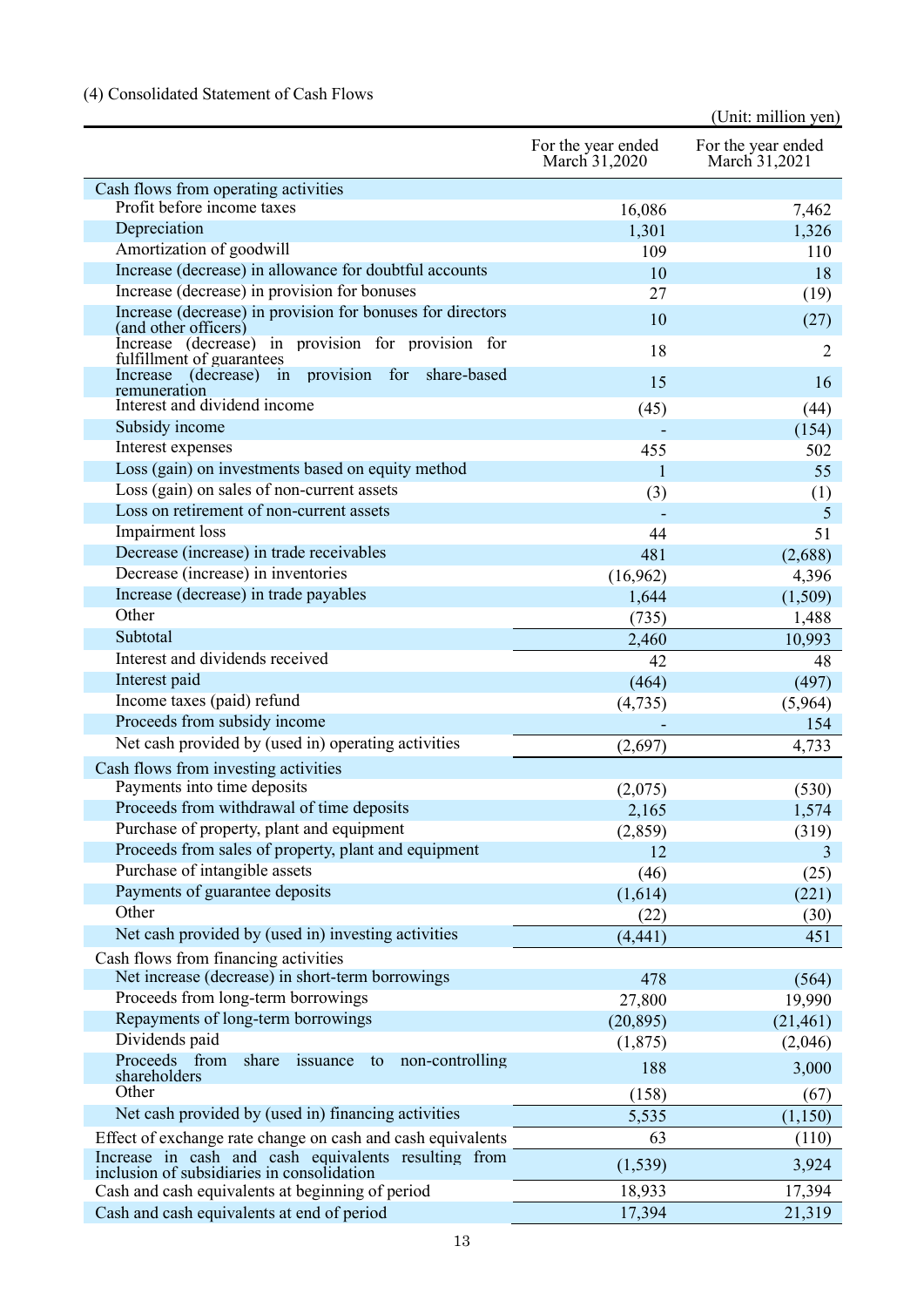<span id="page-18-1"></span><span id="page-18-0"></span>(5) Notes to Consolidated Financial Statements

(Notes to Assumption of Going Concerns) Not applicable.

<span id="page-18-2"></span>(Additional Information)

The Company conducts transactions to deliver its own shares through trust for the purpose of employee welfare.

(1) Overview of transaction

The Plan provides the Company's shares to employees of the Company who meet certain requirements based on the share benefit regulations established by the Company in advance.

The Company will grant points to employees who satisfy certain conditions at the end of the consolidated fiscal year, and when they acquire the right to receive benefits, the Company shares corresponding to the granted points will be delivered. The shares to be granted to employees are acquired in the future with the money set in trust in advance and managed separately as trust assets.

The total amount method is applied to the Employee Stock Ownership Plan (J-ESOP) in accordance with the "Practical Solution on Transactions of Delivering the Company's Own Shares to Employees etc. through Trusts" (ASBJ PITF No. 30, March 26, 2015).

(2) Own shares remaining in the trust

The book value of the Company's shares remaining in the trust (excluding the amount of incidental expenses) is included in net assets. The book value and number of shares of the treasury shares at the end of the previous fiscal year were 67 million yen and 56,500 shares, and at the end of the current fiscal year were 67 million yen and 56,500 shares.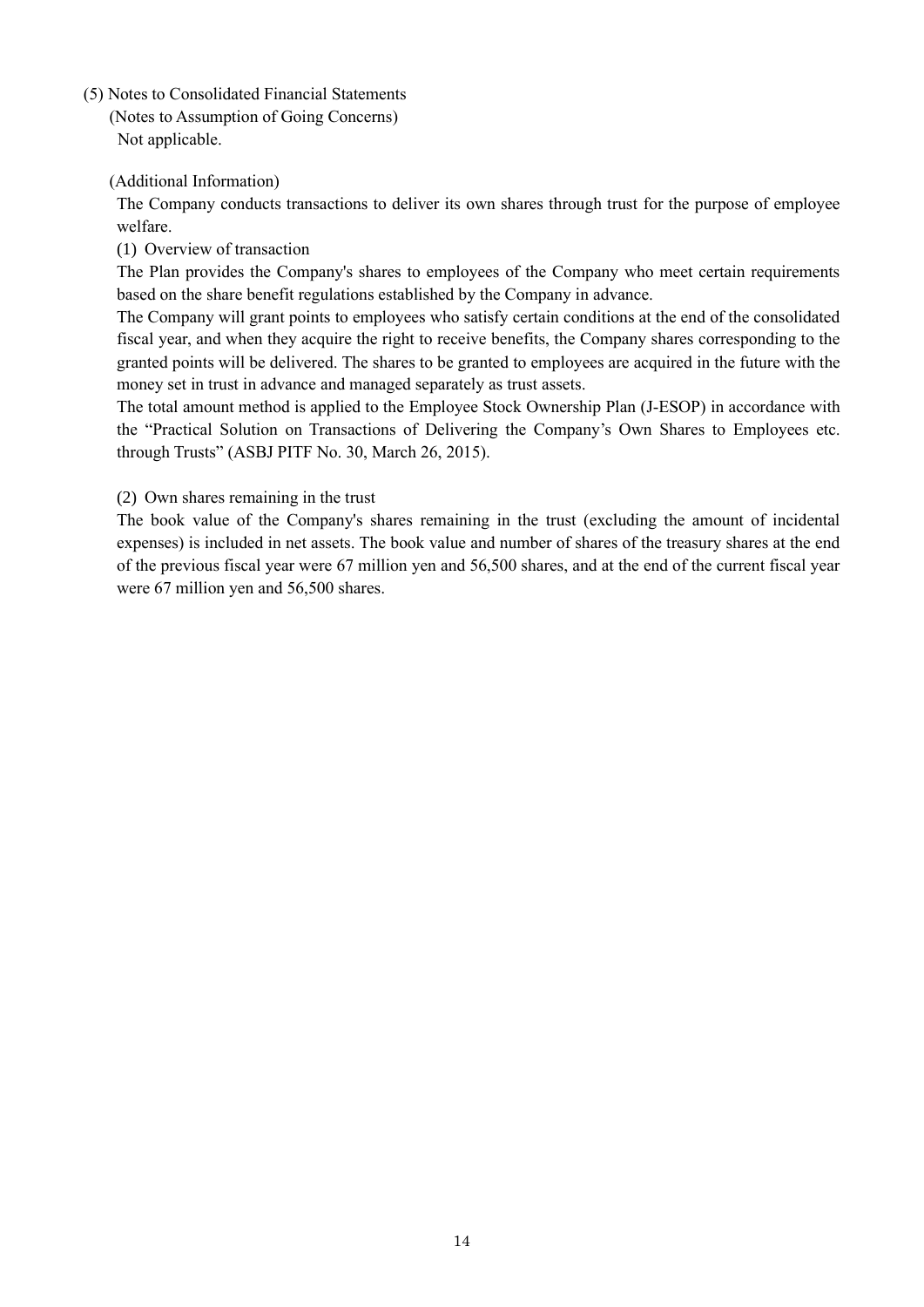<span id="page-19-0"></span>(Segment Information, etc.)

[Segment Information]

1. Overview of Reportable Segments

The reportable segments of the Company are the constituent units of the company group for which separate financial information is available and which are subject to periodic review by the Board of Directors in order to determine the allocation of management resources and evaluate performance.

The head office formulates comprehensive strategies for each type of product and service and conducts business activities.

Accordingly, the Company consists of three reportable segments: "Real Estate Revitalization Business", "Real Estate Service Business", and "Operation Business", which are defined by the product and service segments established by the head office.

"Real Estate Revitalization Business" is engaged in Replanning Business, Hotel Development Business and Rental Building Business. Real Estate Service Business is engaged in Property Management Business, Building Maintenance Business, Brokerage Business, and Leasing Business. "Operation Business" is engaged in Hotel Operation Business and Conference Room Rental Business.

2. Method of Calculating the Net Sales, Profit (loss), Assets and Liabilities for Each Reportable Segment The methods of accounting for the reportable business segments are the same as those described in "Significant matters that form the basis of preparation of consolidated financial statements" Reportable segment profit is based on ordinary profit (loss).

3. Information on Net Sales, Profit (loss), Assets and Liabilities for Each Reportable Segment

|                                    |                                                         |                                           |                              |         |                          |         |                        | (Unit: million yen)                                |
|------------------------------------|---------------------------------------------------------|-------------------------------------------|------------------------------|---------|--------------------------|---------|------------------------|----------------------------------------------------|
|                                    |                                                         |                                           | Reportable segments          |         |                          |         |                        | Amount on                                          |
|                                    | <b>Real Estate</b><br>Revitalization<br><b>Business</b> | Real Estate<br>Service<br><b>Business</b> | Operation<br><b>Business</b> | Total   | Other<br>(Note 1)        | Total   | Adjustment<br>(Note 2) | consolidated<br>statement of<br>income<br>(Note 3) |
| Net sales                          |                                                         |                                           |                              |         |                          |         |                        |                                                    |
| Net sales to external<br>customers | 59,103                                                  | 3,079                                     | 5,405                        | 67,588  | 5,629                    | 73,218  |                        | 73,218                                             |
| Internal sales or<br>transfers     | 958                                                     | 396                                       |                              | 1,354   | 29                       | 1,384   | (1, 384)               |                                                    |
| Subtotal                           | 60,061                                                  | 3,476                                     | 5,405                        | 68,943  | 5,659                    | 74,602  | (1,384)                | 73,218                                             |
| Segment profit                     | 18,855                                                  | 2,253                                     | (192)                        | 20,917  | 1,419                    | 22,337  | (6,209)                | 16,127                                             |
| Segment assets                     | 101,581                                                 | 621                                       | 2,375                        | 104,578 | 4,360                    | 108,939 | 21,353                 | 130,293                                            |
| Segment liabilities                | 54,912                                                  | 1,286                                     | 347                          | 56,547  | 4,038                    | 60,585  | 4,898                  | 65,483                                             |
| Others                             |                                                         |                                           |                              |         |                          |         |                        |                                                    |
| Depreciation                       | 1,057                                                   | $\Omega$                                  | 97                           | 1,155   | 16                       | 1,172   | 129                    | 1,301                                              |
| Amortization of goodwill           |                                                         | $\overline{\phantom{0}}$                  | 83                           | 83      | 47                       | 130     |                        | 130                                                |
| Interest expenses                  | 453                                                     | $\overline{\phantom{0}}$                  | $\theta$                     | 454     | 26                       | 480     | (25)                   | 455                                                |
| Income(loss) on                    |                                                         |                                           |                              |         |                          |         |                        |                                                    |
| investments based on               | $\overline{\phantom{a}}$                                | $\overline{\phantom{a}}$                  | ۰                            |         | $\overline{\phantom{a}}$ |         | (1)                    | (1)                                                |
| equity method                      |                                                         |                                           |                              |         |                          |         |                        |                                                    |
| Increase in Property,              |                                                         |                                           |                              |         |                          |         |                        |                                                    |
| plant and equipment and            | 1,612                                                   | 8                                         | 176                          | 1,797   | 9                        | 1,807   | 143                    | 1,951                                              |
| intangible assets                  |                                                         |                                           |                              |         |                          |         |                        |                                                    |

For the fiscal year ended March 31,2020

Note 1. The "Other" segment is a business segment that is not included in the reportable segment and includes the rent guarantee business, overseas business, construction solutions business, etc.

Note 2. Details of the "Adjustment" are as follows:

<sup>(1)</sup> Adjustment in segment profit of negative 6,209 million yen includes elimination of intersegment transactions of negative 157 million yen and company-wide expenses of negative 6,052 million yen is not allocated to each reportable segment. Company-wide expenses are mainly selling, general and administrative expenses that are not attributable to reportable segments.

<sup>(2)</sup> Adjustment in segment assets of 21,353 million yen include eliminations of intersegment transactions of 676 million yen and company-wide assets of 22,030 million yen that are not allocated to each reportable segment. Company-wide assets consist mainly of surplus operating funds (cash and time deposits and marketable securities) and administration department's assets that do not belong to any reportable segment.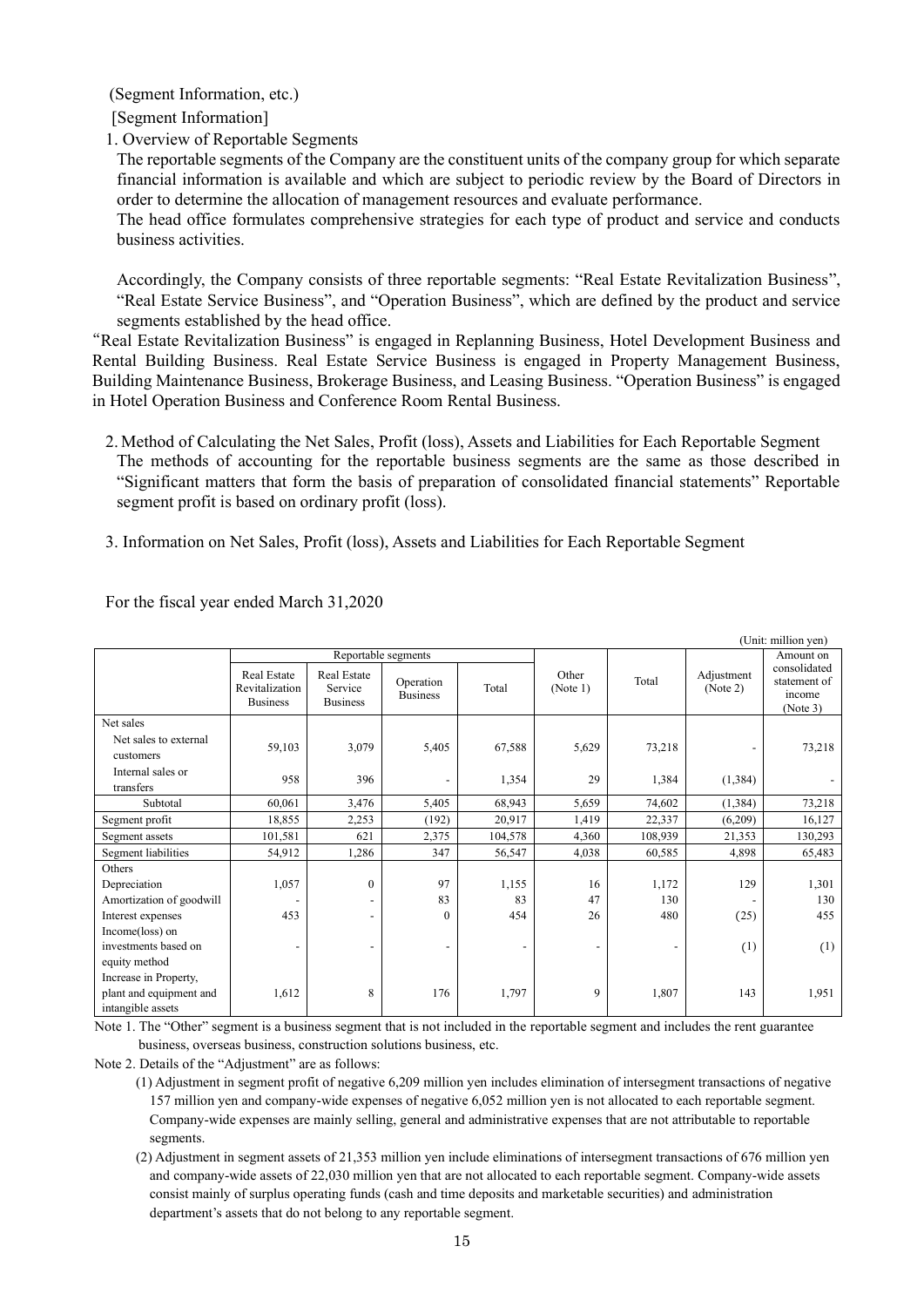- (3) Adjustment in segment liabilities of 4,898 million yen include elimination of intersegment transactions of 369 million yen and company-wide liabilities of 5,268 million yen that are not allocated to each reportable segment.
- (4) Adjustment of depreciation under the "Others" of 129 million yen includes depreciation of company-wide assets not allocated to each reportable segment of 129 million yen.
- (5) Adjustment of income(loss) on investments based on equity method under the "Others" of 1 million includes 1 million yen of income(loss) on investments based on equity method relating to company-wide assets not allocated to each reportable segment.
- (6) Adjustment of increase in property, plant and equipment and intangible assets under the "Others" of 143 million yen includes the 143 million yen increase in property, plant and equipment and intangible assets related to company-wide assets not allocated to each reportable segment.

Note 3. Segment profit is reconciled to ordinary profit (loss) in the consolidated statement of income.

|                          |                                                  |                                           |                              |         |                          |                          |                        | (Unit: million yen)                                |
|--------------------------|--------------------------------------------------|-------------------------------------------|------------------------------|---------|--------------------------|--------------------------|------------------------|----------------------------------------------------|
|                          | Reportable segments                              |                                           |                              |         |                          |                          | Amount on              |                                                    |
|                          | Real Estate<br>Revitalization<br><b>Business</b> | Real Estate<br>Service<br><b>Business</b> | Operation<br><b>Business</b> | Total   | Other<br>(Note 1)        | Total                    | Adjustment<br>(Note 2) | consolidated<br>statement of<br>income<br>(Note 3) |
| Net sales                |                                                  |                                           |                              |         |                          |                          |                        |                                                    |
| Net sales to external    | 48,077                                           | 3,239                                     | 3,069                        | 54,386  | 5,246                    | 59,632                   |                        | 59,632                                             |
| customers                |                                                  |                                           |                              |         |                          |                          |                        |                                                    |
| Internal sales or        | 321                                              | 416                                       |                              | 737     | 48                       | 785                      | (785)                  |                                                    |
| transfers                |                                                  |                                           |                              |         |                          |                          |                        |                                                    |
| Subtotal                 | 48,398                                           | 3,656                                     | 3,069                        | 55,123  | 5,294                    | 60,418                   | (785)                  | 59,632                                             |
| Segment profit           | 11,261                                           | 2,345                                     | (1,266)                      | 12,339  | 1,489                    | 13,828                   | (6,304)                | 7,524                                              |
| Segment assets           | 96,566                                           | 817                                       | 5,127                        | 102,511 | 1,605                    | 104,117                  | 23,368                 | 127,485                                            |
| Segment liabilities      | 50,544                                           | 1,625                                     | 905                          | 53,075  | 1,275                    | 54,350                   | 3,361                  | 57,712                                             |
| Others                   |                                                  |                                           |                              |         |                          |                          |                        |                                                    |
| Depreciation             | 1,054                                            | 8                                         | 157                          | 1,219   | 19                       | 1,239                    | 87                     | 1,326                                              |
| Amortization of goodwill |                                                  | $\overline{c}$                            | 59                           | 62      | 48                       | 110                      |                        | 110                                                |
| Interest expenses        | 463                                              | $\overline{\phantom{a}}$                  |                              | 463     | 4                        | 467                      | 35                     | 502                                                |
| Income(loss) on          |                                                  | -                                         |                              |         | $\overline{\phantom{0}}$ | $\overline{\phantom{0}}$ | (55)                   | (55)                                               |
| investments based on     |                                                  |                                           |                              |         |                          |                          |                        |                                                    |
| equity method            |                                                  |                                           |                              |         |                          |                          |                        |                                                    |
| Increase in Property,    | 173                                              | 122                                       | 135                          | 431     | 81                       | 513                      | 15                     | 528                                                |
| plant and equipment and  |                                                  |                                           |                              |         |                          |                          |                        |                                                    |
| intangible assets        |                                                  |                                           |                              |         |                          |                          |                        |                                                    |

For the fiscal year ended March 31, 2021

Note 1. The "Other" segment is a business segment that is not included in the reportable segment and includes the rent guarantee business, overseas business, construction solutions business, etc.

Note 2. Details of the "Adjustment" are as follows:

- (1) Adjustment in segment profit of negative 6,304 million yen includes elimination of intersegment transactions of negative 229 million yen and company-wide expenses of negative 6,074 million yen not allocated to each reportable segment. Company-wide expenses are mainly selling, general and administrative expenses that are not attributable to reportable segments.
- (2) Adjustment in segment assets of 23,368 million yen include eliminations of intersegment transactions of 208 million yen and company-wide assets of 23,577 million yen that are not allocated to each reportable segment. Company-wide assets consist mainly of surplus operating funds (cash and time deposits and marketable securities) and administration department's assets that do not belong to any reportable segment.
- (3) Adjustment in segment liabilities of 3,361 million yen include elimination of intersegment transactions of 34 million yen and company-wide liabilities of 3,396 million yen that are not allocated to each reportable segment.
- (4) Adjustment of depreciation under the "Others" of 87 million yen includes depreciation of company-wide assets not allocated to each reportable segment of 87 million yen.
- (5) Adjustment of income(loss) on investments based on equity method in the "Others" of negative 55 million yen includes income(loss) on investments based on equity method of negative 55 million yen related to company-wide assets not allocated to each reportable segment.
- (6) Adjustment of increase in property, plant and equipment and intangible assets under the "Others" of 15 million yen includes the 15 million yen increase in property, plant and equipment and intangible assets related to company-wide assets not allocated to each reportable segment.

Note 3. Segment profit is reconciled to ordinary profit (loss) in the consolidated statement income.